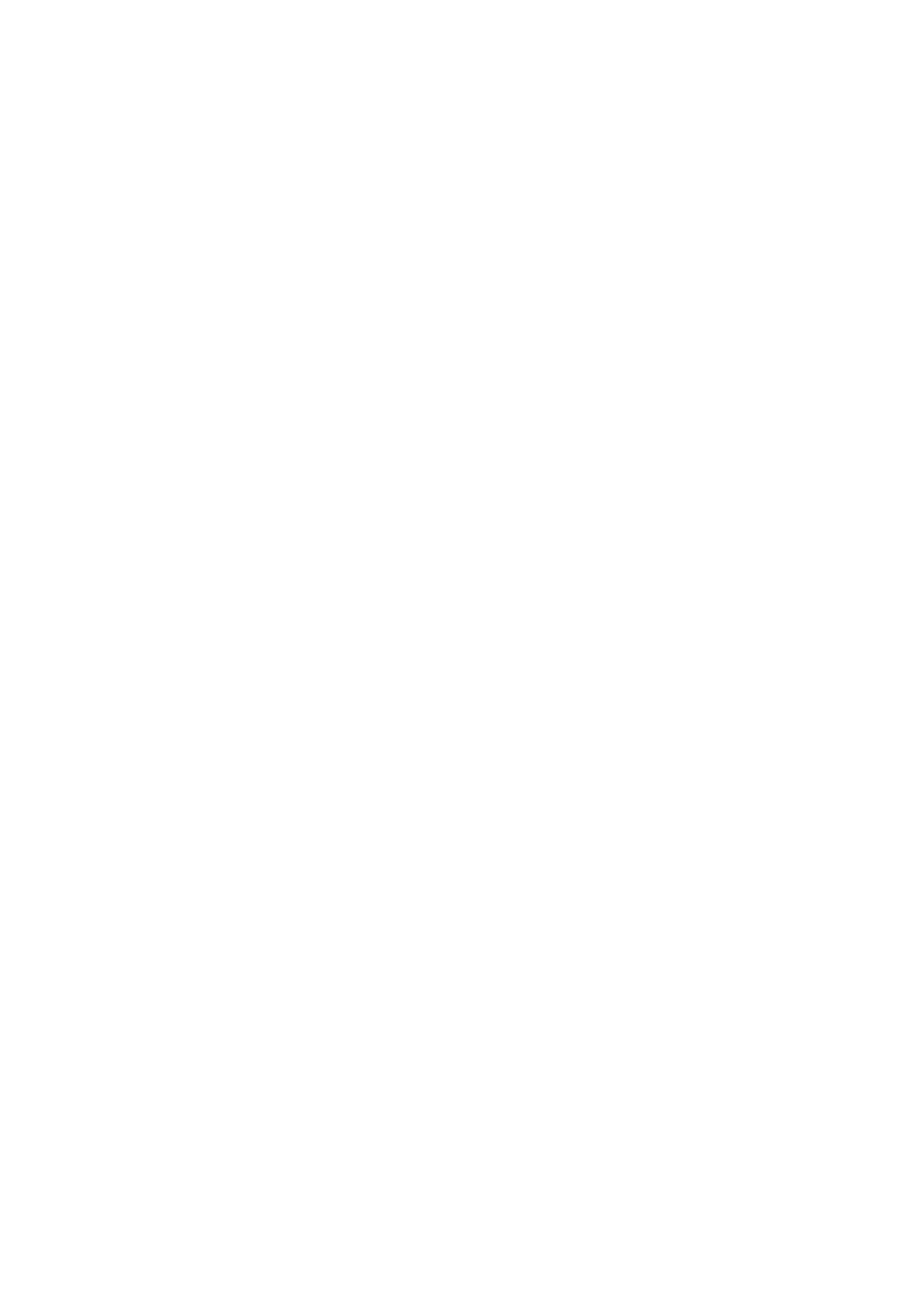# **EN**

# **1 Safety guidelines and measures**



Too deep discharges damage the Li -ion battery seriously and can even be dangerous. Therefore, use of an external safety relay is obligatory.

# **1.1 General rules**



Observe these instructions and keep them located near the Li -ion Battery for future reference. Work on the Li -ion Battery should be carried out by qualified personnel only.



While working on the Li -ion Battery wear protective eye glasses and clothing.



Any uncovered battery material such as electrolyte or powder on the skin or in the eyes must be flushed with plenty of clean water immediately. Then seek medical assistance. Spillages on clothing should be rinsed out with water.



Explosion and fire hazard. Terminals of the Li -ion Battery are always a live; therefore do not place items or tools on the Li -ion Battery. Avoid short circuits, too deep discharges and too high charge currents. Use insulated tools. Do not wear any metallic items such as watches, bracelets, et cetera. In case of fire, you must use a type D, foam or CO2 fire extinguisher .



Never try to open or dismantle the Li -ion Battery. Electrolyte is very corrosive. In normal working conditions contact with the electrolyte is impossible. If the battery casing is damaged do not touch the exposed electrolyte or powder because it is corrosive.



Li -ion Batteries are heavy. If involved in an accident they can become a projectile! Ensure adequate and secure mounting and always use suitable handling equipment for transportation. Handle with care because Li -ion Batteries are sensitive to mechanical shock.



If charged after the Li -ion battery was discharged below the Discharge cut -off voltage, or when the Li -ion battery is damaged or overcharged, the Li ion battery can release a harmful mixture of gasses such as phosphate.

**Non -compliance with operating instructions, repairs made with other than original parts, or repairs made without authorization render the warranty void.**

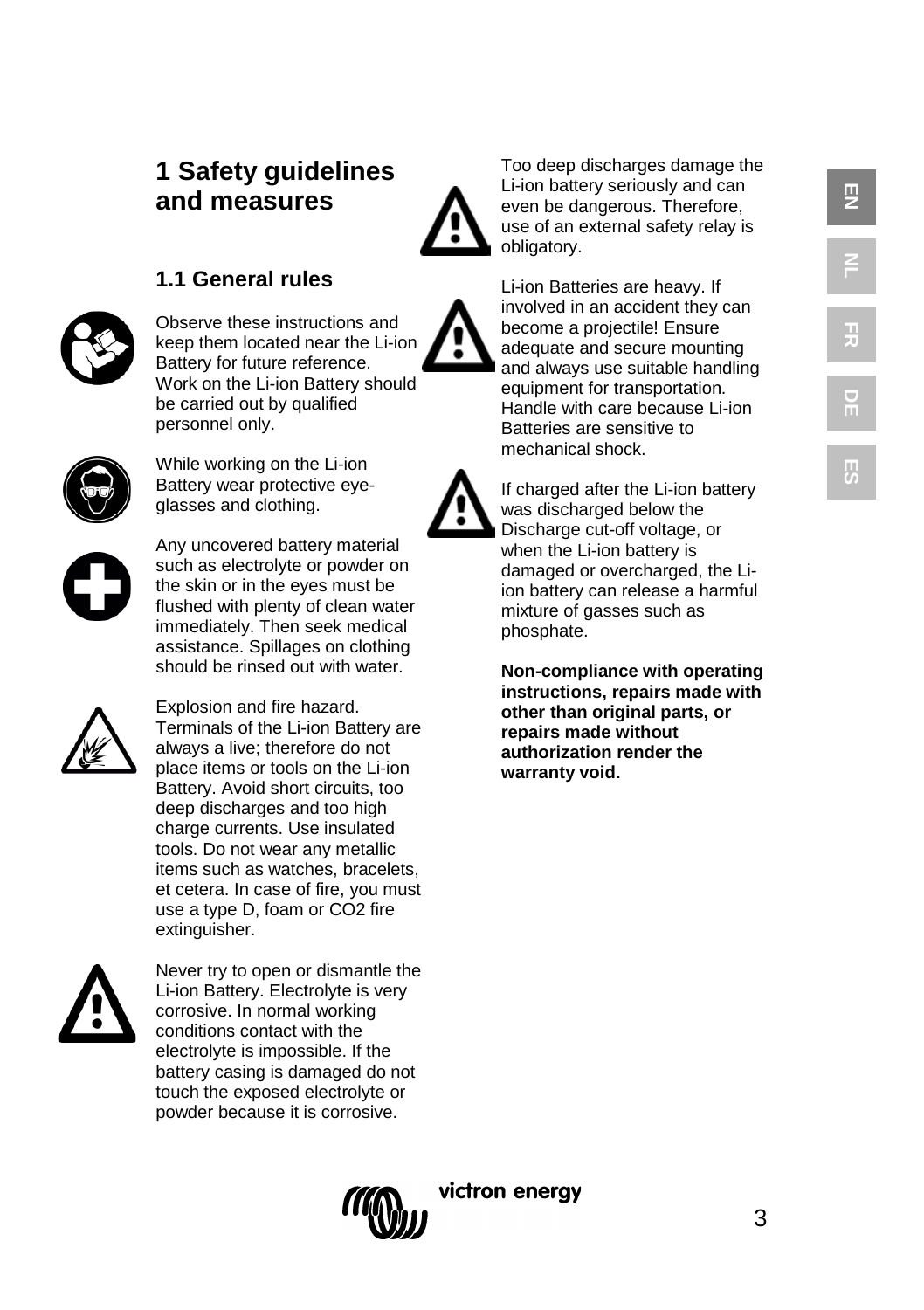# **1.2 Transportation warnings**

The Li-ion battery must be transported in its original or equivalent package and in an upright position.



If the battery is in its package, use soft slings to avoid damage. Do not stand below a Li-ion battery when it is hoisted. Never lift the battery at the terminals, only lift the battery at the handles.

Batteries are tested according to UN Handbook of Tests and Criteria, part III, sub section 38.3 (ST/SG/AC.10/11/Rev.5). For transport the batteries belong to the category UN3480, Class 9, Packaging Group II and have to be transported according to this regulation. This means that for land and sea transport (ADR, RID & IMDG) they have to be packed according to packaging instruction P903 and for air transport (IATA) according to packaging instruction P965. The original packaging satisfies these instructions.

# **1.3 Disposal of Li-ion batteries**

Batteries marked with the recycling symbol must be processed via a recognized recycling agency. By agreement, they may be returned to the manufacturer. Batteries must not be mixed with domestic or industrial waste.





**Non-spillable**

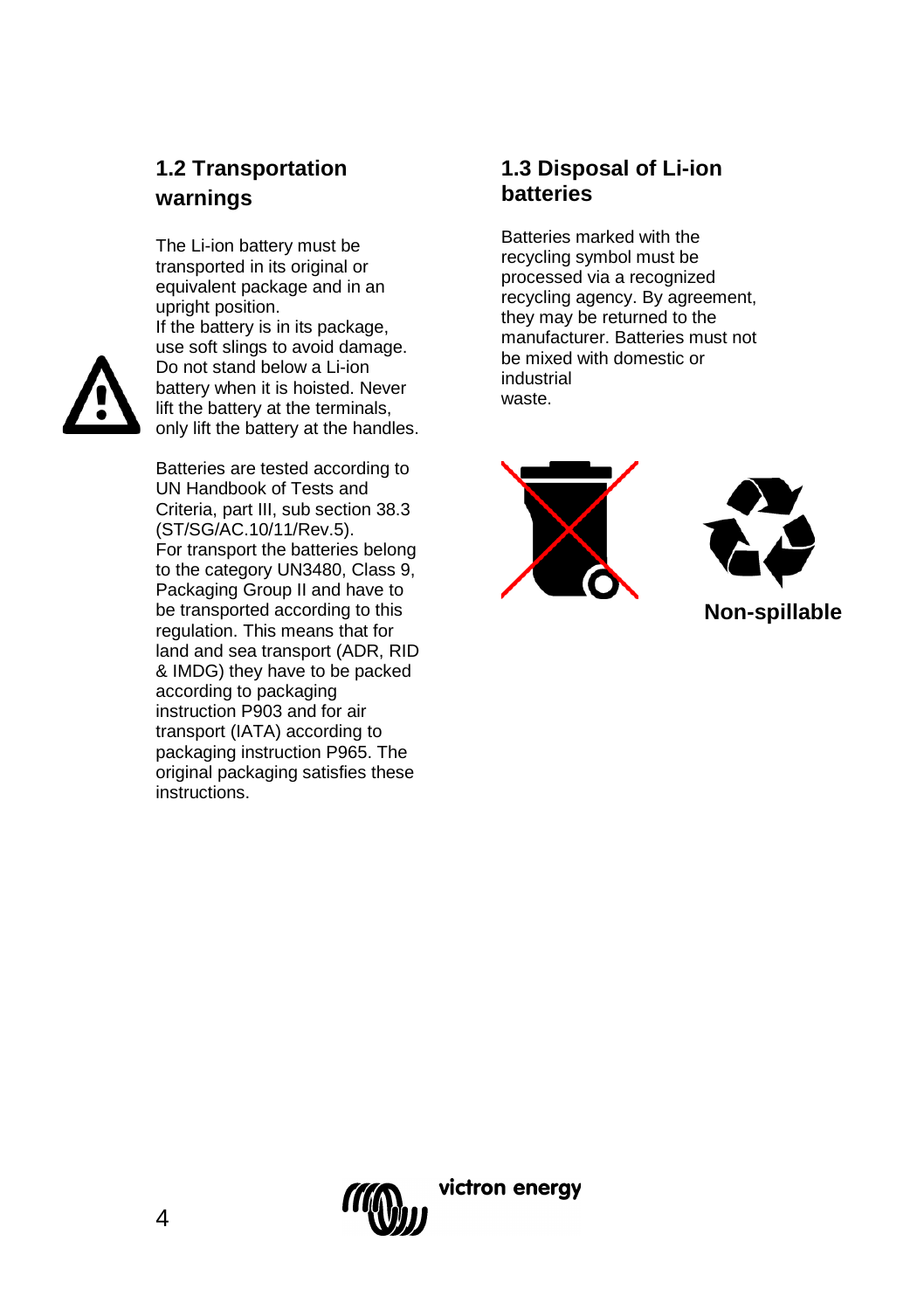**DE**

**ES**

# **2 General information about Lithium iron phosphate batteries**

Lithium iron phosphate (LiFePO4 or LFP) is the safest of the mainstream li-ion battery types. The nominal voltage of a LFP cell is 3,2V (lead-acid: 2V/cell). A 12,8V LFP battery therefore consists of 4 cells connected in series; and a 25,6V battery consists of 8 cells connected in series.

# **2.1 Rugged**

A lead-acid battery will fail prematurely due to sulfation if:

- it operates in deficit mode during long periods of time (i. e. if the battery is rarely, or never at all, fully charged).
- it is left partially charged or worse, fully discharged.

A LFP battery does not need to be fully charged. This is a major advantage of LFP compared to lead-acid.

Other advantages are the wide operating temperature range, excellent cycling performance, low internal resistance and high efficiency (see below).

LFP is therefore the chemistry of choice for very demanding applications.

# **2.2 Efficient**

In several applications (especially off-grid solar and/or wind), energy efficiency can be of crucial importance.

The round trip energy efficiency (discharge from 100% to 0% and back to 100% charged) of the average lead-acid battery is 80%.

The round trip energy efficiency of a LFP battery is 92%.

The charge process of lead-acid batteries becomes particularly inefficient when the 80% state of charge has been reached, resulting in efficiencies of 50% or even less in solar systems where several days of reserve energy is required (battery operating in 70% to 100% charged state).

In contrast, a LFP battery will still achieve 90% efficiency under shallow discharge conditions.

# **2.3 Size and weight**

Saves up to 70% in space Saves up to 70% in weight

# **2.4 Endless flexibility**

LFP batteries are easier to charge than lead-acid batteries. The charge voltage may vary from 14V to 16V (as long as no cell is subjected to more than 4,2V), and they do not need to be fully charged. Therefore several batteries can be connected in parallel and no damage will occur if some batteries are less charged than others.

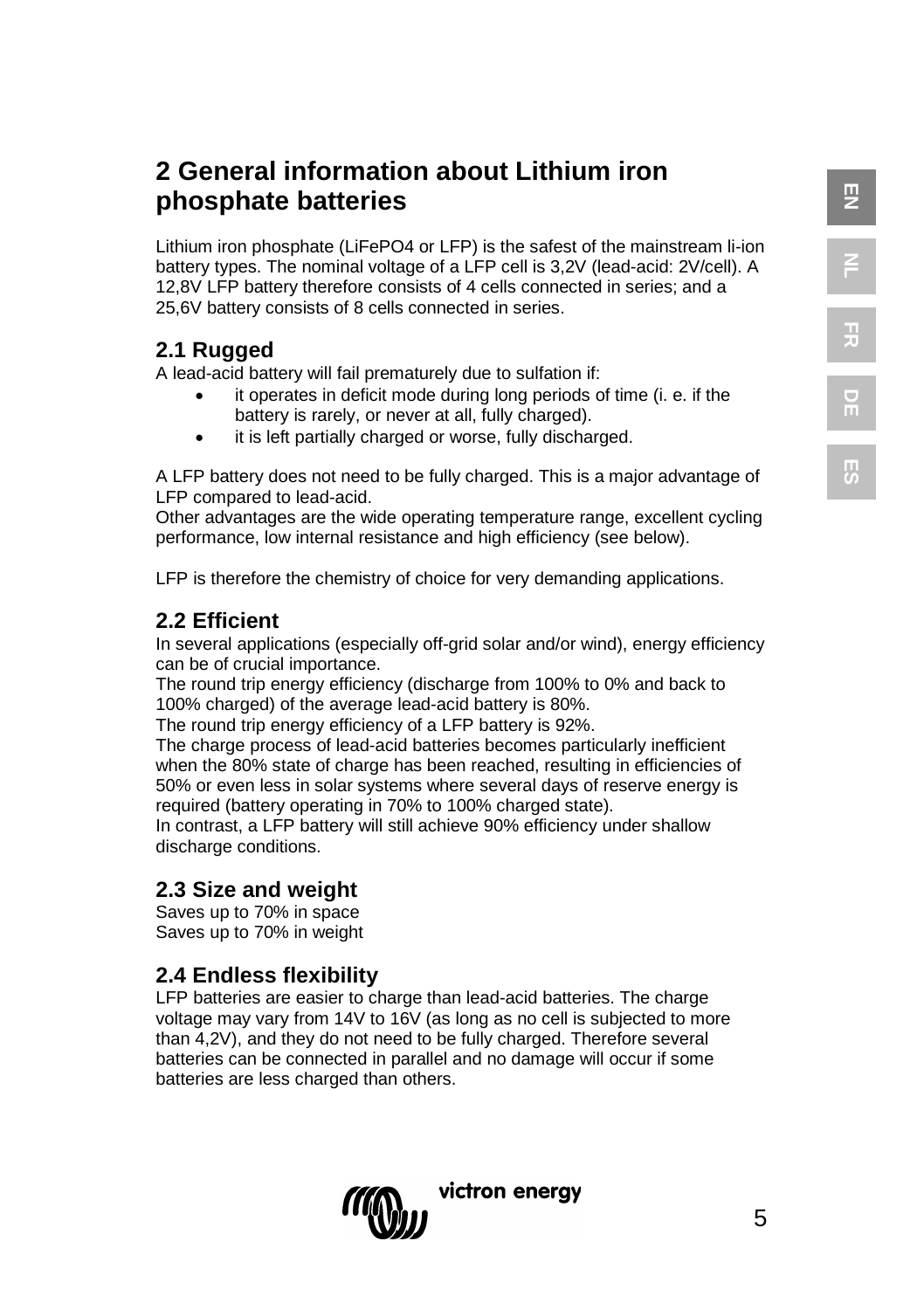# **2.5 With or without Battery Management System (BMS)?**

Important facts:

- 1. A LFP cell will fail if the voltage over the cell falls to less than 2,5V (note: recovery by charging with a low current, less than 0,1C, is sometimes possible).
- 2. A LFP cell will fail if the voltage over the cell increases to more than 4,2V.
- 3. The cells of a LFP battery do not auto-balance at the end of the charge cycle.

The cells in a battery are not 100% identical. Therefore, when cycled, some cells will be fully charged or discharged earlier than others. The differences will increase if the cells are not balanced/equalized from time to time.

In a lead-acid battery a small current will continue to flow even after one or more cells are fully charged (the main effect of this current is decomposition of water into hydrogen and oxygen). This current helps to fully charge other cells that are lagging behind, thus equalizing the charge state of all cells.

The current through a LFP cell however, when fully charged, is nearly zero, and lagging cells will therefore not be fully charged. Over time the differences between cells may become so extreme that, even though the overall battery voltage is within limits, some cells will fail due to over or under voltage. Cell balancing is therefore highly recommended.

In addition to cell balancing, a BMS will:

- Prevent cell under voltage by timely disconnecting the load.
- Prevent cell over voltage by reducing charge current or stopping the charge process.
	- Shut down the system in case of over temperature.

A BMS is therefore indispensable to prevent damage to large Li-ion battery banks.

Important warning

Li-ion batteries are expensive and can be damaged due to over discharge or over charge.

Damage due to over discharge can occur if small loads (such as: alarm systems, relays, standby current of certain loads, back current drain of battery chargers or charge regulators) slowly discharge the battery when the system is not in use.

In case of any doubt about possible residual current draw, isolate the battery by opening the battery switch, pulling the battery fuse(s) or disconnecting the battery plus when the system is not in use.

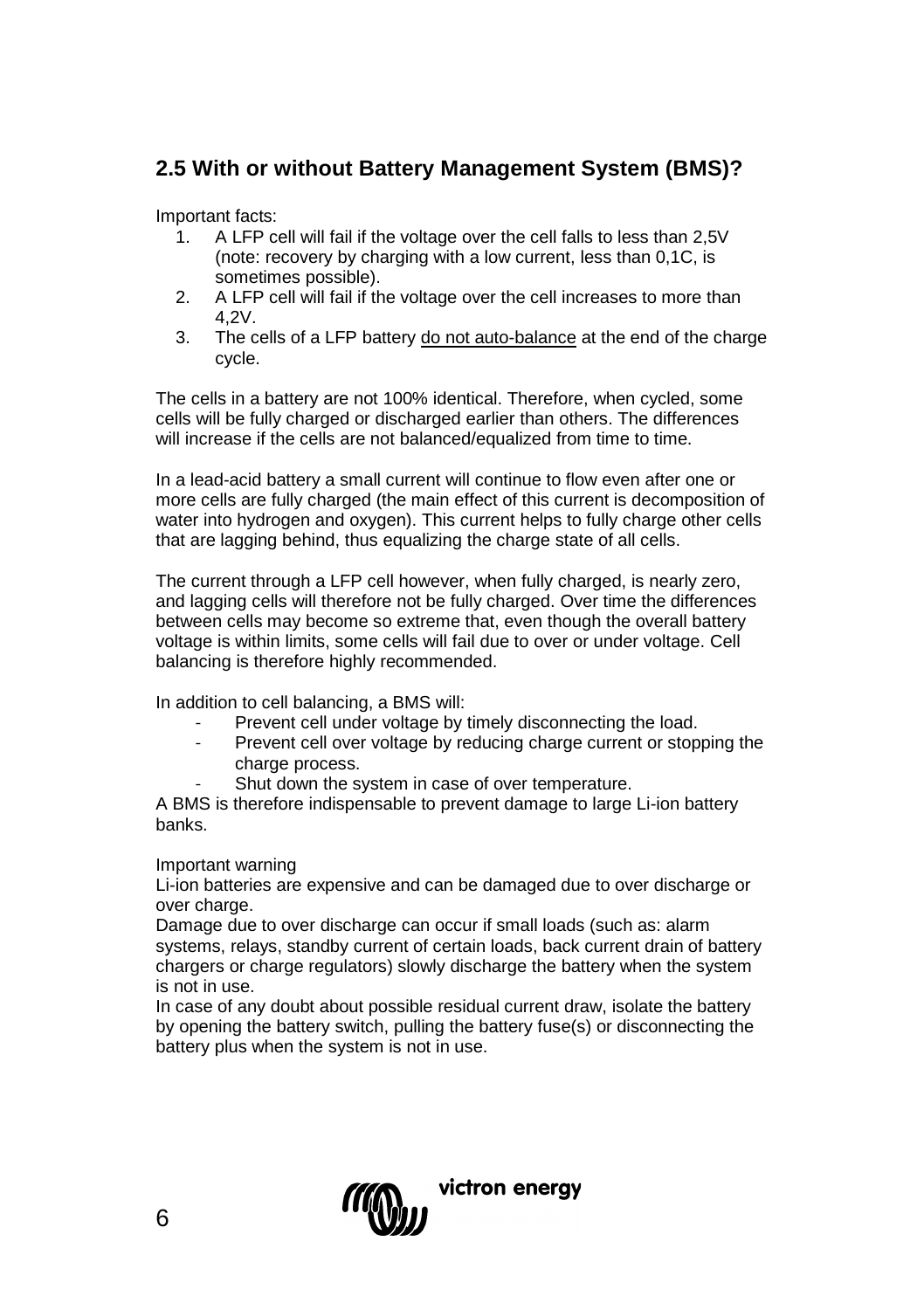A residual discharge current is especially dangerous if the system has been discharged completely and a low cell voltage shutdown has occurred. After shutdown due to low cell voltage, a capacity reserve of approximately 1Ah per 100Ah battery capacity is left in the battery. The battery will be damaged if the remaining capacity reserve is drawn from the battery. A residual current of 10mA for example may damage a 200Ah battery if the system is left in discharged state during more than 8 days.

# **3 Installation**

Note: Batteries must always be installed in an upright position.

#### **3.1 Short circuit protection**

Single battery installation The battery must be protected by a fuse.

Series connection Up to four 12,8V batteries can be series connected. The batteries must be connected to a BMS. The string of batteries must be protected by a fuse.

Parallel or series parallel connection Up to ten batteries or strings of batteries can be parallel connected. The batteries must be connected to a BMS.

**Each battery or string of batteries must be protected by a fuse, see figure 1.**

**Do not interconnect the intermediate battery to battery connections of two or more parallel strings of batteries.**

# **3.2 Charging batteries before use**

The batteries are aproximately 50% charged when shipped. When charging series connected batteries, the voltage of the batteries or cells with the highest initial state of charge will increase when reaching the fully charged state, while other batteries or cells may lag behind. This may result in over voltage on the batteries or cells with the highest initial state of charge, and the charge process will be interrupted by the BMS.

#### **We therefore recommend to fully charge new batteries before using them in a series or series-parallel configuration.**

This can best be done by individually charging the batteries at a low rate (C/20 or less) with a charger or power supply set at 14,2V. An absorption period of several hours at 14,2V is recommended to fully balance the cells.

Parallel connecting the batteries and simultaneous charging is also possible. In this case every battery must be protected by a fuse and the recommended charge rate is again C/20 or less, with C being the capacity of one of the paralleled batteries.



**EN**

**NL**

**FR**

**DE**

**ES**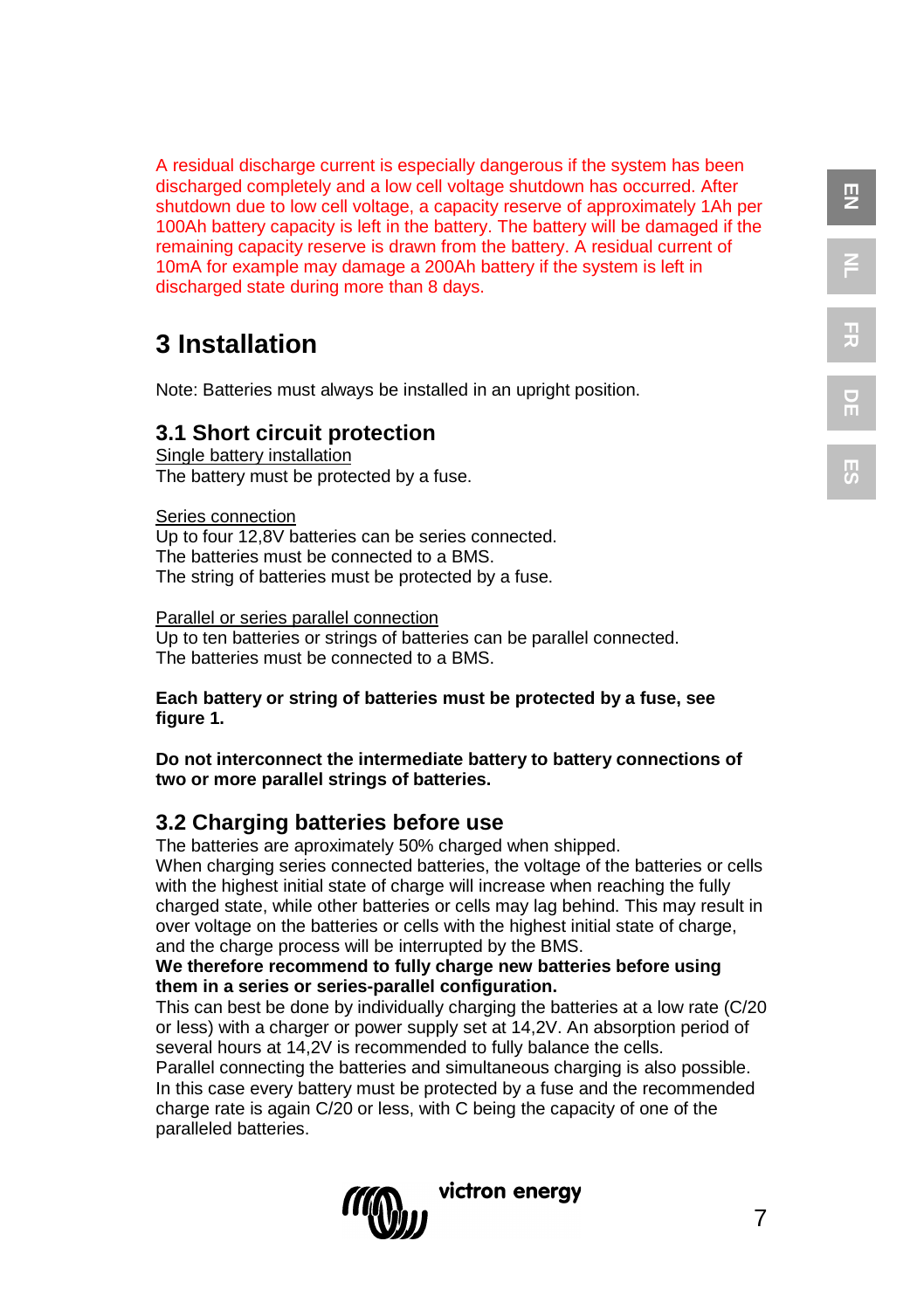# **4 Operation**

# **4.1 Cell balancing and alarms**

Each 12,8V battery consists of four cells, and the internal cell balancing system will:

- a) Measure the voltage of each cell and divert an increasing part of the charge current when cell voltage exceeds 3,4V, which will balance the cells.
- b) Give an over voltage (cell voltage > 3,7V) or under voltage (cell voltage < 2,8V) alarm to be processed by the BMS.
- c) Give an over temperature ( $T > 50^{\circ}$ C) alarm to be processed by the **BMS.**

Note: it follows from a) that the batteries must be regularly (at least once every month) charged to at least  $4 \times 3.4 = 13.6V$  in order to balance the cells.

# **4.2 Battery Management System (BMS)**

Two BMS's are available to process the information from the batteries.

#### 4.2.1 BMS 12/200

The BMS 12/200 is a simple all-in-one solution intended for 12V systems only. It includes all functions as described under section 4.1, plus an alternator current limiter.

For details, please see the datasheet and manual on our website.

#### 4.2.2 VE.Bus BMS

This BMS is suitable for 12, 24 and 48V systems.

For details and installation examples, please see the datasheet and manual on our website.

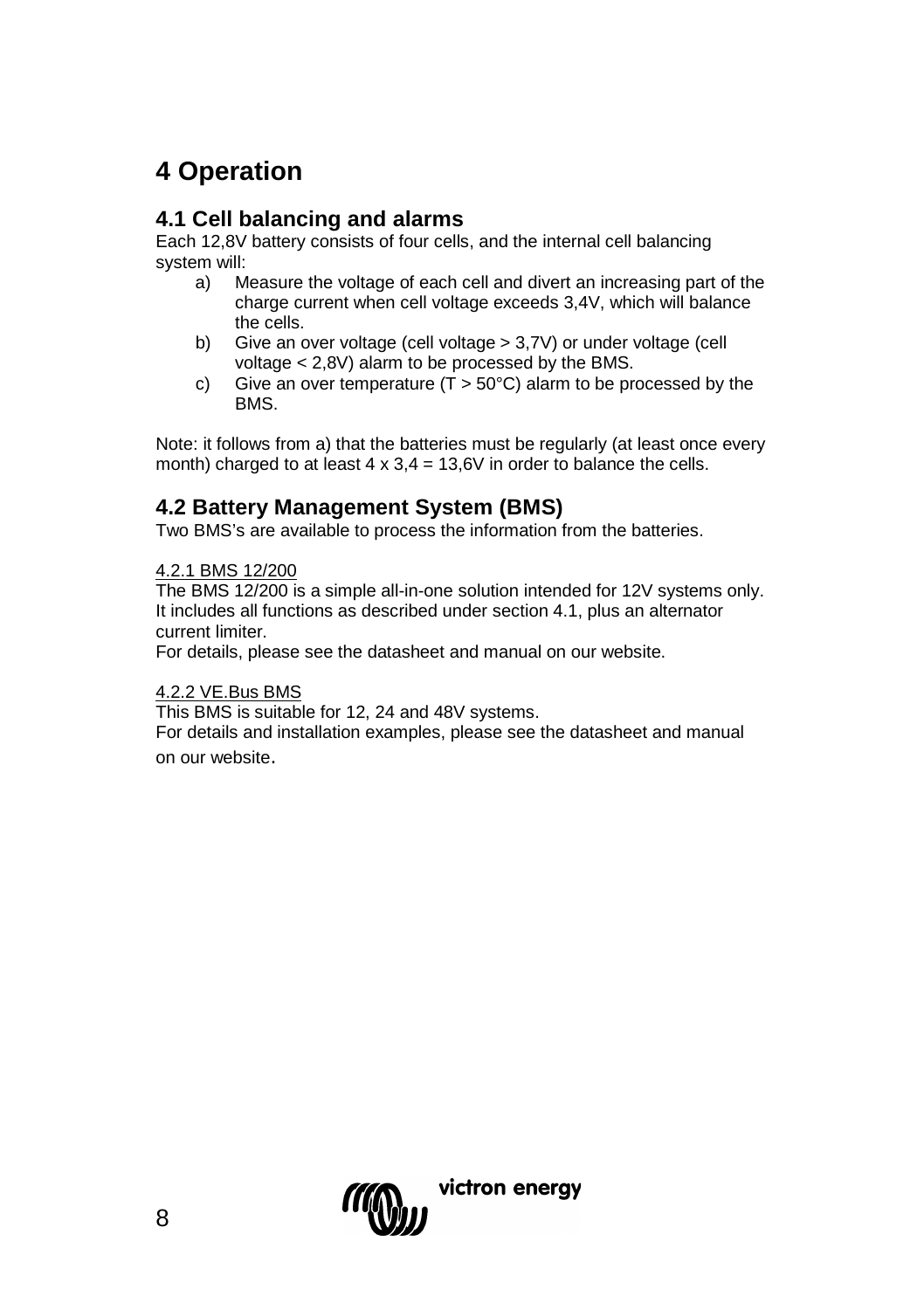

Figure 1: System example with VE.Bus BMS



**EN**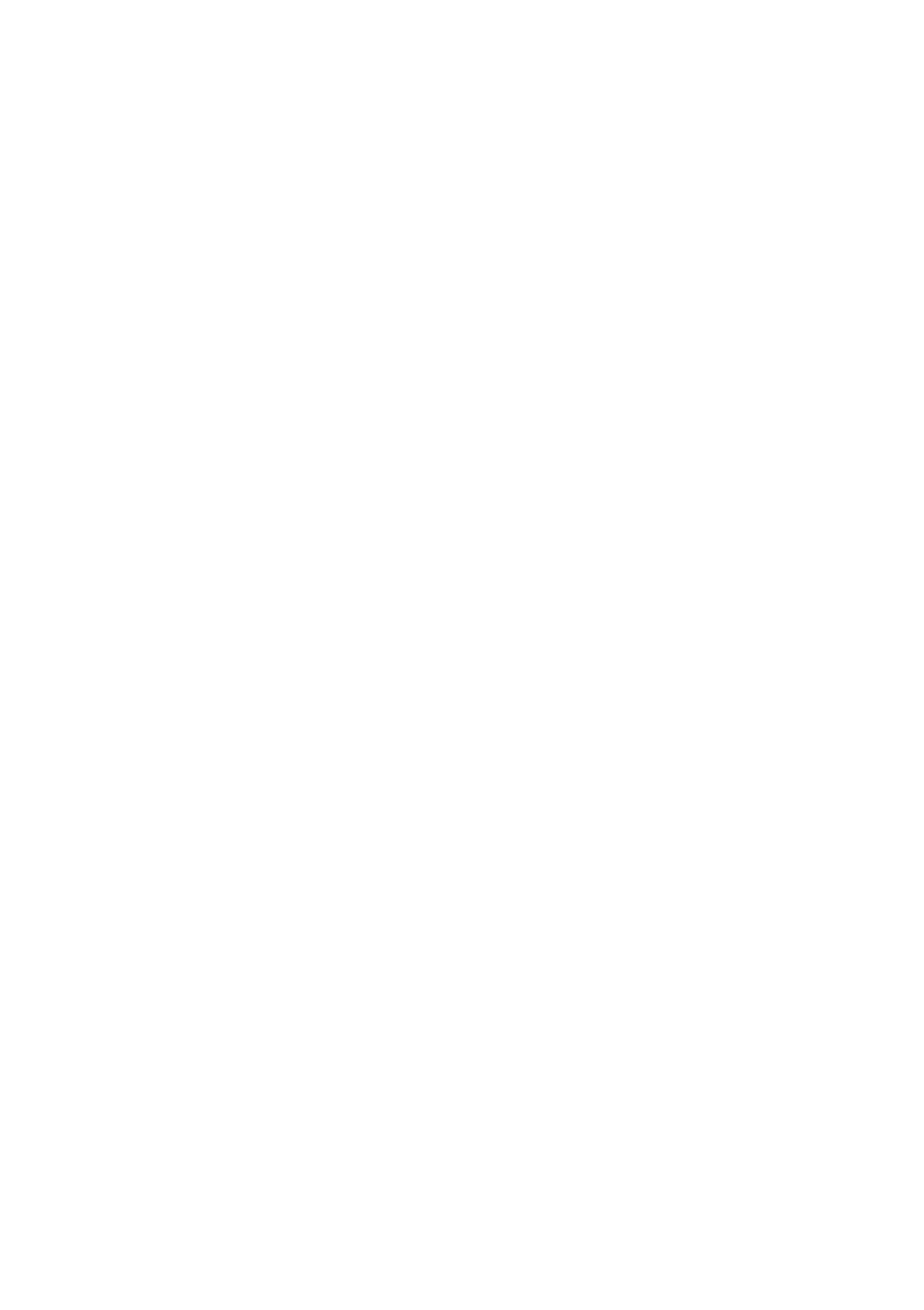# **1 Veiligheidsricht lijnen en –maat regelen**

# **1.1 Algemene voorschriften**



Neem deze aanwijzingen in acht en bewaar deze in de buurt van de li -ionaccu om later nog te kunnen raadplegen. Werkzaamheden aan de li ionaccu dienen enkel door gekwalificeerd personeel te worden uitgevoerd.



Draag bij het uitvoeren van werkzaamheden aan de li ionaccu een veiligheidsbril en beschermende kleding.



Onbeschermd accumateriaal, zoals elektrolyt of poeder op de huid of in de ogen moet direct ruimschoots worden gespoeld met schoon water. Raadpleeg daarna een arts. Gemorst materiaal op kleding dient met water uitgespoeld te worden.



Explosie - en brandgevaar. De polen van de li -ion accu zijn altijd spanningsvoerend; plaats daarom geen voorwerpen of gereedschap op de li -ionaccu. Voorkom kortsluiting, te diepe ontlading en de hoge laadstromen. Gebruik geïsoleerd gereedschap. Draag geen metalen voorwerpen, zoals horloges, armbandjes, enz. Gebruik in geval van brand een schuim - of CO2 -brandblusser van type D.

Probeer nooit om de li -ionaccu te openen of te demonteren. Elektrolyt is zeer agressief. Onder normale gebruiksomstandigheden is het contact met het elektrolyt onmogelijk. Als de behuizing van de accu beschadigd is, raak dan niet het blootliggende elektrolyt of poeder aan, omdat dit agressief is.



goede en veilige montage en gebruik altijd een geschikte uitrusting voor het transport. Ga voorzichtig met lithium ionaccu's om, omdat deze gevoelig zijn voor mechanische schokken.

Lithium -ionaccu's zijn zwaar. Bij een ongeluk kunnen deze een projectiel worden! Zorg voor een



Als de li -ionaccu wordt opgeladen nadat deze tot onder de uitschakelspanning was ontladen of als de li -ionaccu is beschadigd of overladen, dan kunnen uit de li ionaccu een schadelijk mengsel van gassen, zoals fosfaat, ontsnappen.

**Door het niet in acht nemen van de gebruiksaanwijzingen, het uitvoeren van reparaties met niet -originele onderdelen of het uitvoeren van reparaties zonder toestemming vervalt de garantie.**

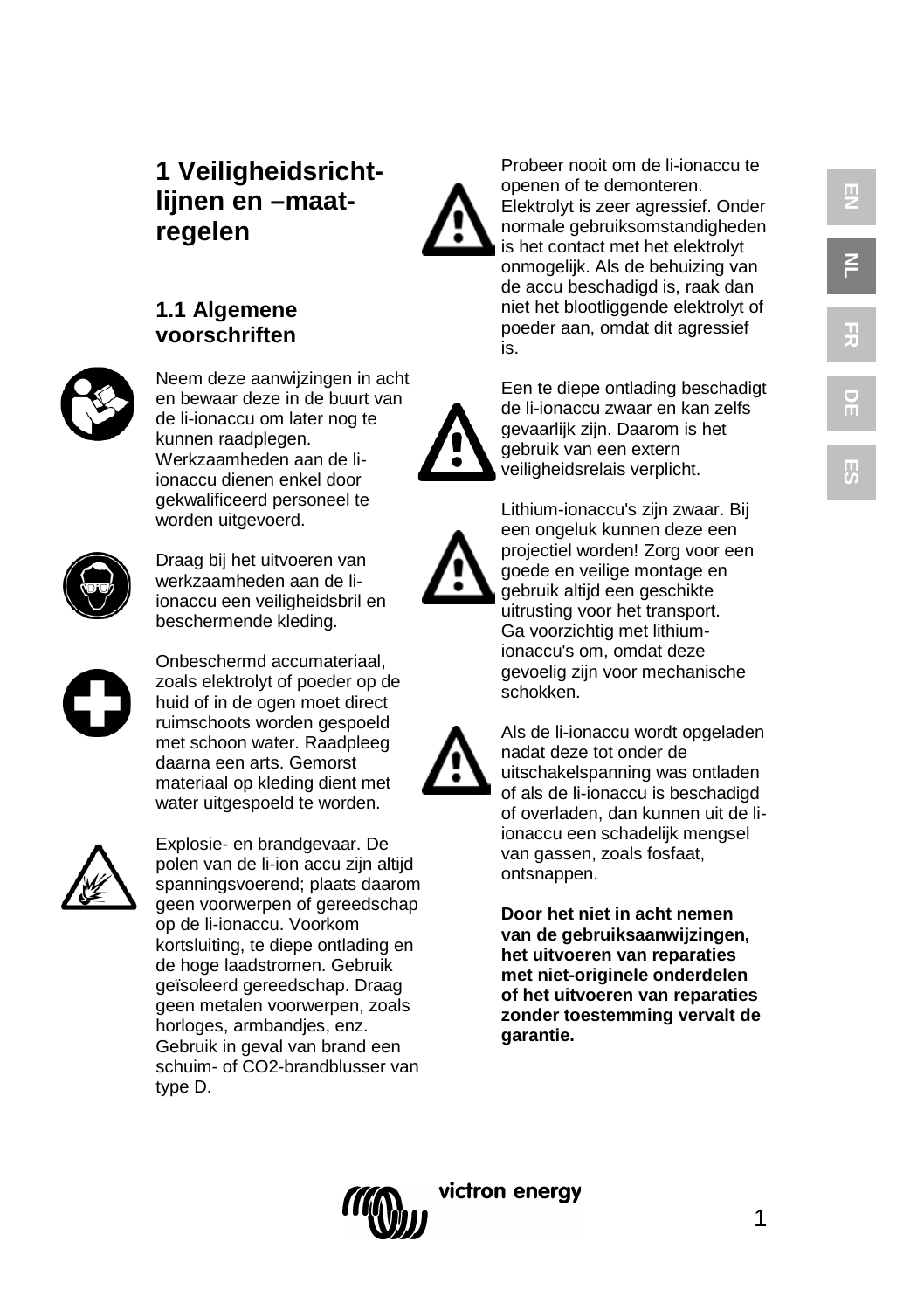# **1.2 Transportwaarschuwingen**

De li-ionaccu moet worden getransporteerd in de originele of gelijkwaardige verpakking en in rechtop staande positie. Als de accu in de verpakking zit, gebruik dan zachte lussen om beschadiging te voorkomen. Ga niet onder een li-ionaccu staan als deze wordt getild. Til de accu nooit op aan de polen, enkel aan de handvaten.

De accu's worden getest volgens het UN handboek voor tests en criteria, deel III, lid 38.3 (ST/SG/AC.10/11/Rev.5). Bij het transport valt de accu onder de categorie UN3480, klasse 9, verpakkingsgroep II en dient conform deze regels te worden getransporteerd. Dat betekent dat de accu bij transport over land of over zee (ADR, RID & IMDG) moeten worden verpakt conform de verpakkingsinstructie P903 en bij luchttransport (IATA) conform de verpakkingsinstructie P965. De originele verpakking voldoet aan deze instructies.

# **1.3 Afvalverwijdering van lithium-ionaccu's**

Accu's die voorzien zijn van het recyclingsymbool moeten worden verwerkt door een erkend recyclingbedrijf. Door overeenkomst kunnen de accu's worden retour gestuurd naar de fabrikant. Accu's mogen niet worden weggegooid als huishoudelijk of industrieel afval.





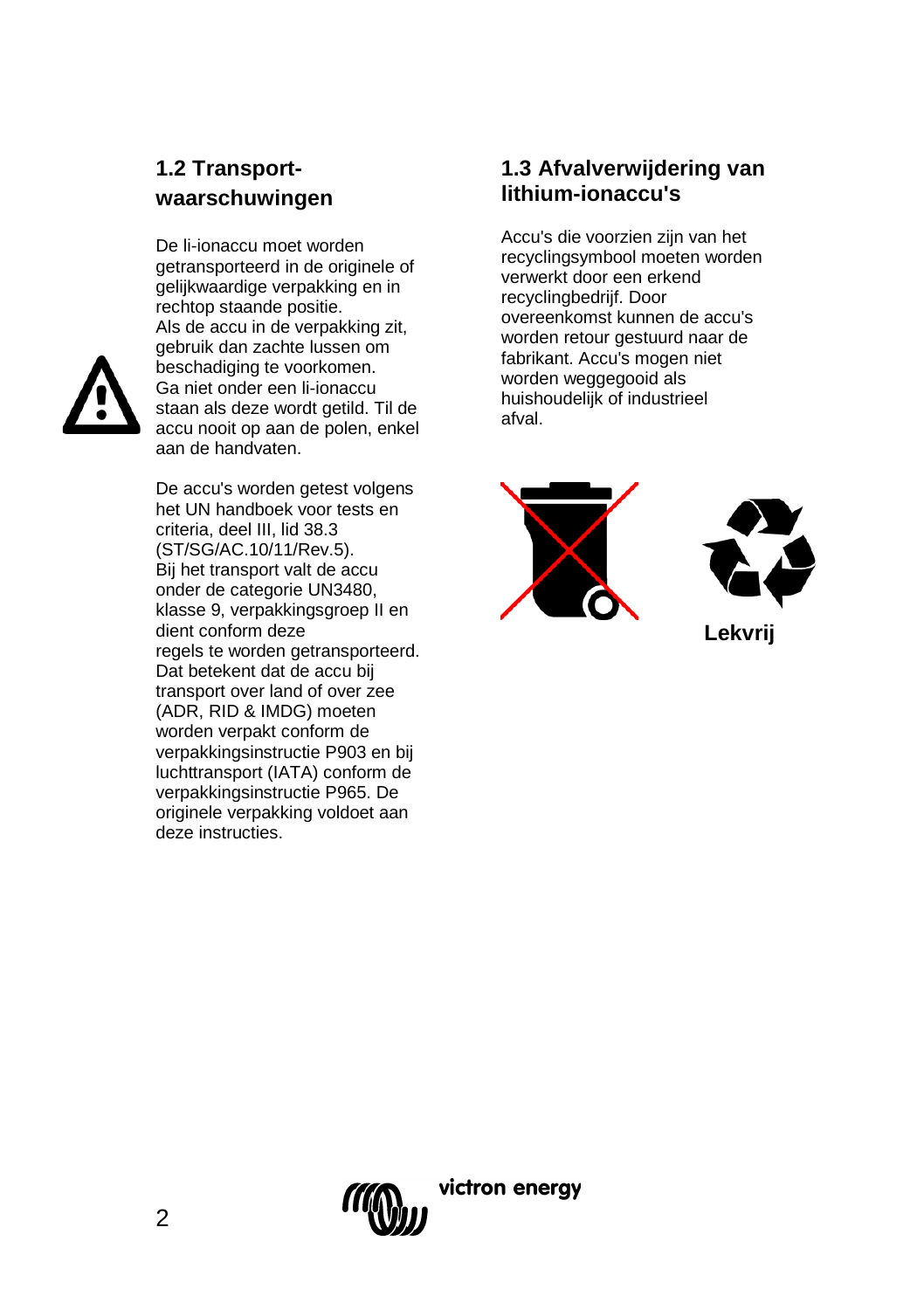**ES**

# **2 Algemene informatie over lithium-ijzerfosfaataccu's**

Lithium-ijzerfosfaat (LiFePO4 of LFP) is de veiligste van de voornaamste lithium-ionaccutypes. De nominale spanning van een LFP-cel is 3,2V (loodzuur: 2V/cel). Een 12,8V LFP-accu bestaat daarom uit 4 in serie geschakelde cellen; en een 25,6V LFP-accu bestaat uit 8 in serie geschakelde cellen.

# **2.1 Robuust**

Een loodzuuraccu zal vroegtijdig uitvallen door sulfatering:

- Als deze gedurende langere periodes in de tekortmodus werkt (als de accu zelden of nooit volledig wordt geladen).
- Als de accu deels opgeladen of nog erger, volledig ontladen wordt gelaten.

Een LFP-accu hoeft niet volledig te worden opgeladen. Dit is een groot voordeel van LFP vergeleken met loodzuur.

Andere voordelen zijn een groot bereik van de bedrijfstemperatuur, uitstekende cyclusprestaties, een lage interne weerstand en een hoge efficiëntie (zie hieronder).

LFP is daarom de juiste keuze voor zeer veeleisende toepassingen.

# **2.2 Efficiënt**

Energie-efficiëntie kan bij diverse toepassingen (vooral bij autonome zonneen/of windenergie) van wezenlijk belang zijn.

De energie-efficiëntiecyclus (ontladen vanaf 100% tot 0% en terug naar 80% opgeladen) van de gemiddelde loodzuuraccu is 80%.

De energie-efficiëntiecyclus van een LFP-accu is 92%.

Het laadproces van loodzuuraccu's wordt vooral inefficiënt als de laadstatus van 80% is bereikt, hetgeen resulteert in een efficiëntie van 50% of nog minder in zonne-energiesystemen die een aantal dagen reserve-energie vereisen (accu die met een laadstatus van 70% tot 100% werkt). Een LFP-accu heeft daarentegen nog een efficiëntie van 90% bij lichte ontladingen.

# **2.3 Afmeting en gewicht**

Bespaart tot 70% aan ruimte Is tot 70% lichter in gewicht

# **2.4 Eindeloze flexibiliteit**

LFP-accu's zijn eenvoudiger op te laden dan loodzuuraccu's. Hun laadspanning varieert van 14V tot 16V (zolang er geen cel wordt blootgesteld aan meer dan 4,2V) en ze hoeven niet volledig te worden opgeladen. Daarom kunnen er meerdere accu's parallel worden geschakeld en treedt er geen schade op als een aantal accu's minder opgeladen is dan andere.

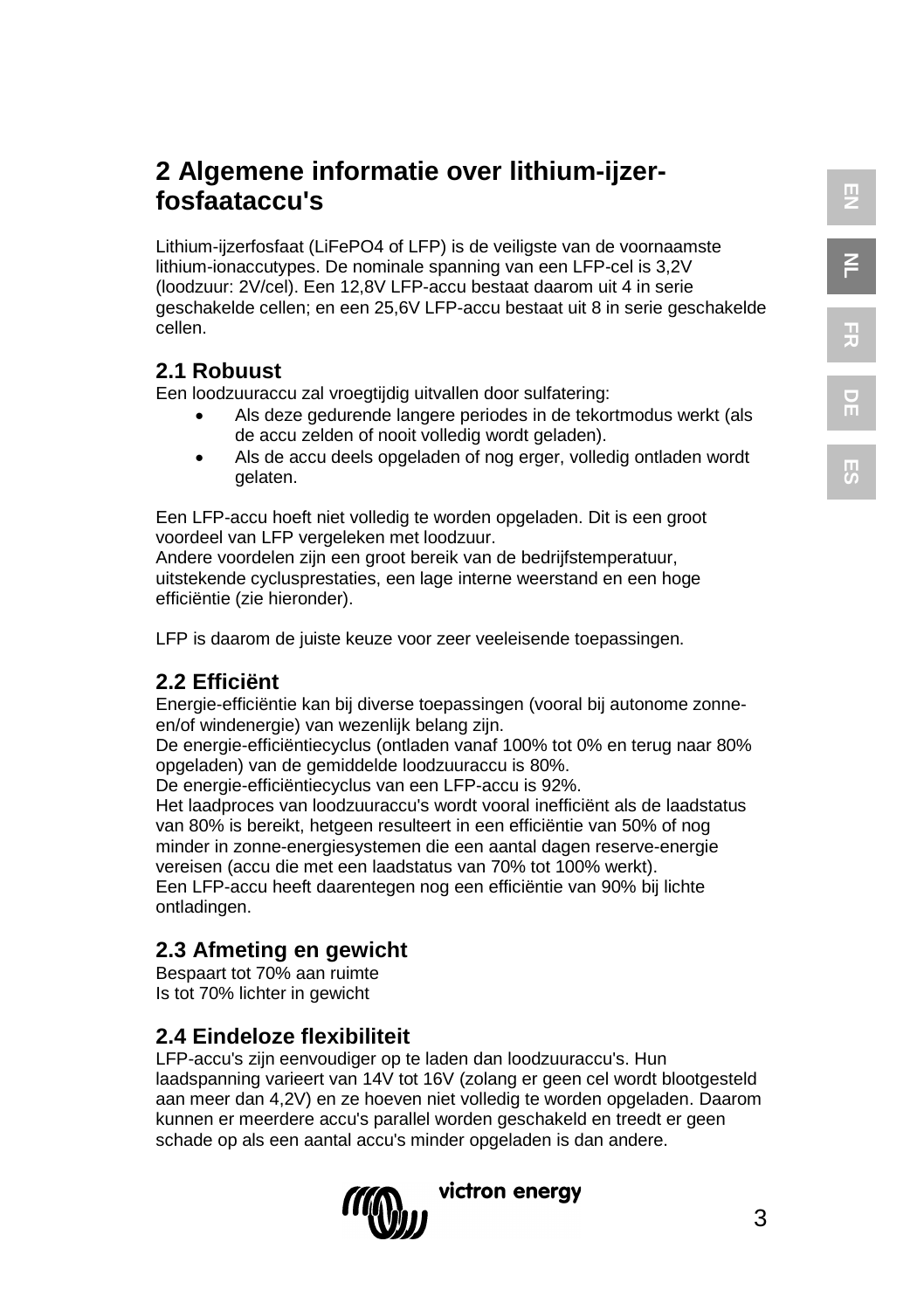# **2.5 Met of zonder BMS (Battery Management System, accubeheersysteem)?**

Belangrijke feiten:<br>1 Fen I FP-0

- 1. Een LFP-cel zal uitvallen als de spanning van de cel onder de 2,5V daalt (opmerking: herstel door opladen met een lage stroom van minder dan 0,1C is soms mogelijk).
- 2. Een LFP-cel zal uitvallen als de spanning van de cel boven de 4,2V komt.
- 3. De cellen van een LFP-accu worden aan het einde van de laadcyclus niet automatisch uitgebalanceerd.

De cellen in een accu zijn niet 100% identiek. Hierdoor worden sommige cellen tijdens de laad-ontlaadcycli sneller volledig opgeladen of ontladen dan andere. De verschillen nemen toe als de cellen niet zo nu en dan worden uitgebalanceerd/geëgaliseerd.

In een loodzuuraccu blijft zelfs, als één of meer cellen volledig zijn opgeladen, een geringe stroom lopen (het grootste effect van deze stroom is het uiteenvallen van water in waterstof en zuurstof). De stroom helpt om andere, achterlopende cellen volledig op te laden, zodat de laadstatus van alle cellen wordt geëgaliseerd.

De stroom die door een volledig opgeladen LFP-cel stroomt, is echter vrijwel nul, zodat de achterlopende cellen niet volledig worden geladen. De verschillen tussen cellen kunnen op den duur zo groot worden dat, ook al blijft de totale accuspanning binnen de limieten, sommige cellen kapot gaan door over- of onderspanning. Celbalancering wordt daarom zeer aanbevolen.

Behalve celbalancering doet een BMS het volgende:

- Voorkomt onderspanning van de cel door de belasting vroegtijdig los te koppelen.
- Voorkomt overspanning van de cel door de laadstroom te verminderen of het laadproces te stoppen.
	- Schakelt het systeem uit bij een te hoge temperatuur.

Een BMS is daarom onmisbaar om schade aan grote lithium-ionaccubanken te voorkomen.

#### **Belangrijke aanwijzing**

Lithium-ionaccu's zijn duur en kunnen beschadigd raken door te diepe ontlading of overlading.

Beschadiging als gevolg van te diepe ontlading kan optreden als lage belastingen (zoals: alarmsystemen, relais, stand-by-stroom van bepaalde belastingen, retourstroomverbruik van acculaders of ladingsregelaars) langzaam de accu ontladen als het systeem niet in gebruik is.

Koppel in geval van twijfel over een mogelijke reststroomstoot de accu los door de accuschakelaar te openen, de accuzekering(en) te verwijderen of de pluspool van de accu los te koppelen als het systeem niet in gebruik is.

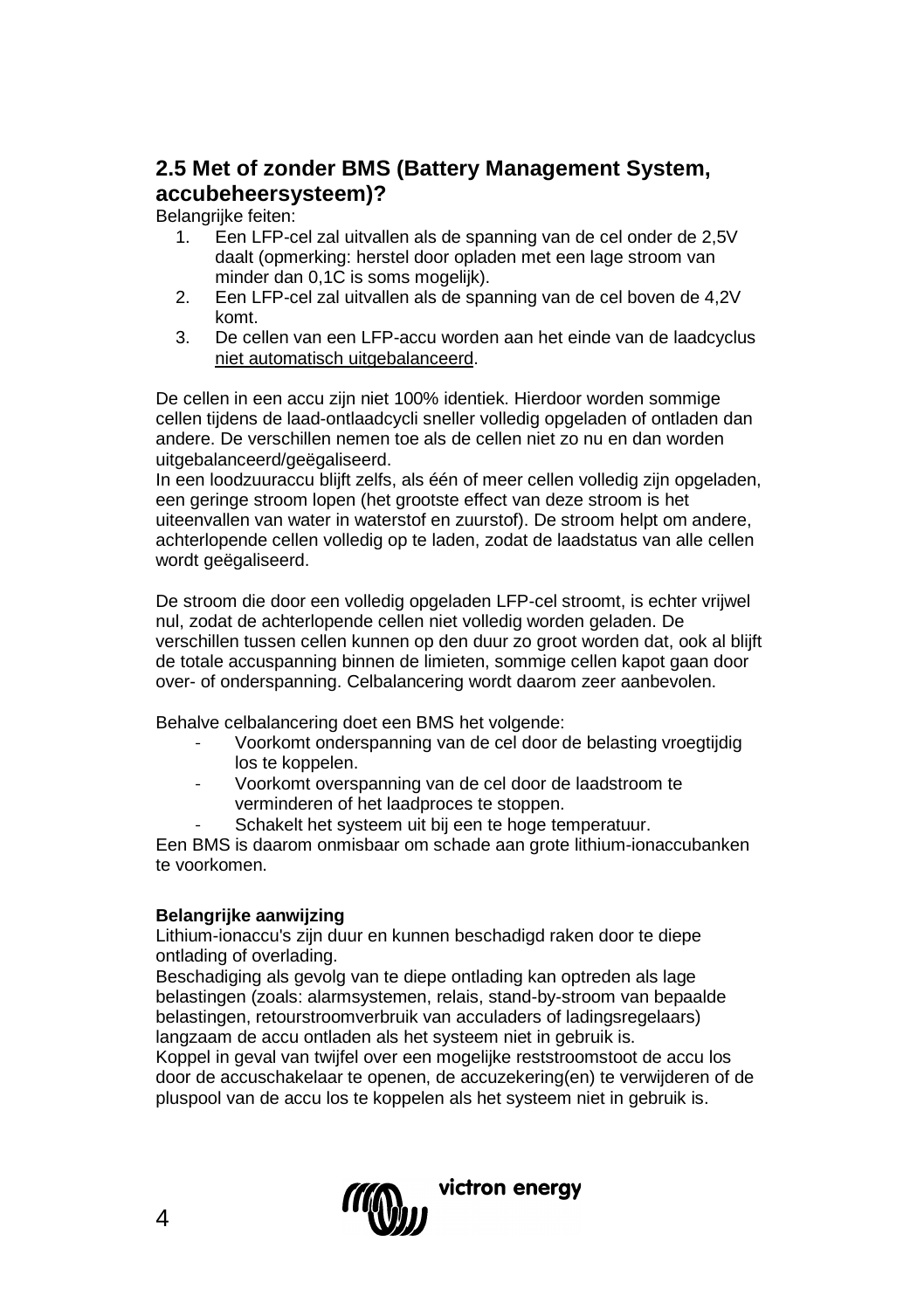**Een restontladingsstroom is vooral gevaarlijk als het systeem volledig is ontladen en door te lage celspanning is uitgeschakeld. Na een uitschakeling door een te lage celspanning resteert een reservecapaciteit van ongeveer 1Ah per 100Ah accucapaciteit in de accu. De accu zal beschadigd raken als de resterende reservecapaciteit aan de accu wordt onttrokken. Een reststroom van 10mA kan bijvoorbeeld een 200Ah-accu beschadigen als het systeem gedurende meer dan 8 dagen in ontladen toestand blijft.**

# **3 Installatie**

Opmerking: Batterijen moeten altijd rechtop worden geïnstalleerd.

#### **3.1 Kortsluitingsbeveiliging**

Installatie met een enkele accu De accu moet beveiligd zijn met een zekering.

#### Serie-aansluiting

Tot vier 12,8V-accu's kunnen in serie worden aangesloten. De accu's moeten worden aangesloten op een BMS. De reeks accu's moet zijn beveiligd met een zekering.

#### Parallel of parallelle serie-aansluiting

Tot tien accu's of accureeksen kunnen parallel worden aangesloten. De accu's moeten worden aangesloten op een BMS.

#### **Elke accu of accureeks moet zijn beveiligd met een zekering, zie afbeelding 1.**

#### **Verbind de tussenliggende accu niet met accu-aansluitingen of twee of meer parallelle accureeksen.**

#### **3.2 Accu's vóór het gebruik opladen**

De accu's zijn ca. 50% opgeladen als deze worden verzonden. Als in serie aangesloten accu's worden opgeladen, stijgt de spanning of de accu's of cellen met de hoogste beginlaadstatus als de accu volledig is opgeladen, terwijl andere accu's of cellen misschien achterlopen. Dit kan leiden tot overspanning bij de accu's of cellen met de hoogste beginlaadstatus en dan wordt het laadproces door het BMS onderbroken.

#### **Daarom adviseren wij om nieuwe accu's vóór het gebruik in een serieparallelle serie-configuratie volledig op te laden**.

Dit kan het beste plaatsvinden door de accu's individueel op te laden met een lage spanning (C/20 of minder) met een lader of voeding die is ingesteld op 14,2V. Een absorptieperiode van meerdere uren bij 14,2V wordt geadviseerd om de cellen volledig te egaliseren.

Een parallelle aansluiting van de accu's en het gelijktijdig opladen is ook mogelijk. In dat geval moet elke accu zijn beveiligd met een zekering en bedraagt de aanbevolen laadspanning weer C/20 of minder, waarbij C de capaciteit is van één van de parallel aangesloten accu's.

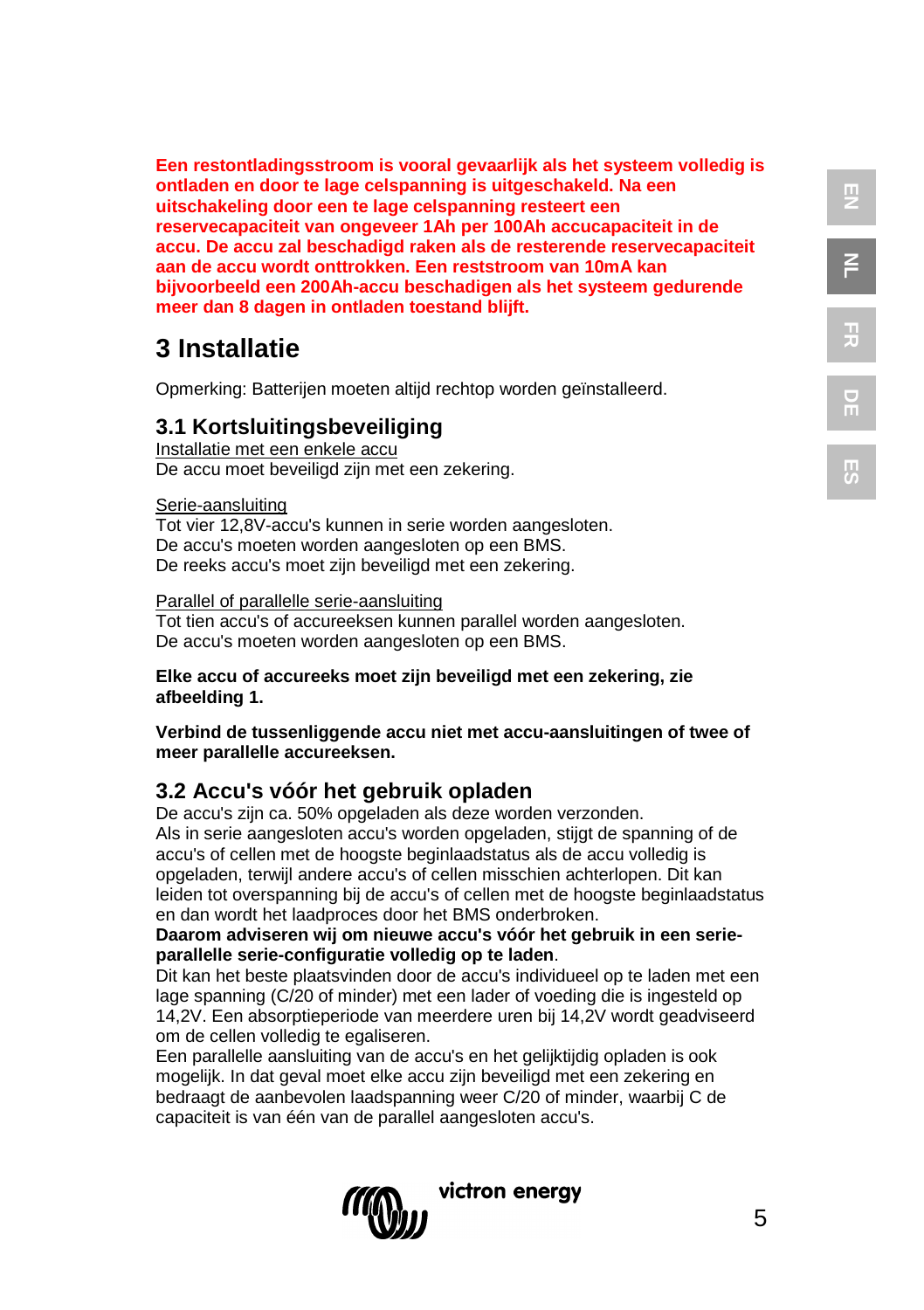# **4. Werking**

# **4.1 Celbalancering en alarmen**

Elke 12,8V accu bestaat uit vier cellen en het interne celbalanceringssysteem:

- a) meet de spanning van elke cel en leidt een steeds groter wordend gedeelte van de laadstroom om als de celspanning 3,4V overschrijdt, waardoor de cellen worden geëgaliseerd.
- b) geeft een overspannings- (celspanning  $> 3.7V$ ) of onderspannings-(celspanning < 2,8V) alarm af dat door het BMS moet worden verwerkt.
- c) geeft een overtemperatuur ( $T > 50^{\circ}$ C) alarm af dat door het BMS moet worden verwerkt.

Opmerking: dit is het gevolg van a) dat de accu's regelmatig (tenminste één keer per maand) worden opgeladen tot tenminste  $4 \times 3.4 = 13,6$ V om de cellen te kunnen egaliseren.

#### **4.2 Accubeheersysteem (Battery Management System, BMS)**

Twee BMS staan ter beschikking om de informatie van de accu's te verwerken.

#### 4.2.1 BMS 12/200

Het BMS 12/200 is een eenvoudig all-in-one-oplossing die enkel bedoeld is voor 12V-systemen.

Het bevat alle functies zoals beschreven onder paragraaf 4.1 plus een wisselstroombegrenzer.

Zie voor meer informatie het datasheet en de handleiding op onze website.

#### 4.2.2 VE.Bus BMS

Dit BMS is geschikt voor 12, 24 en 48V-systemen.

Zie voor meer informatie en installatievoorbeelden het datasheet en de handleiding op onze website.

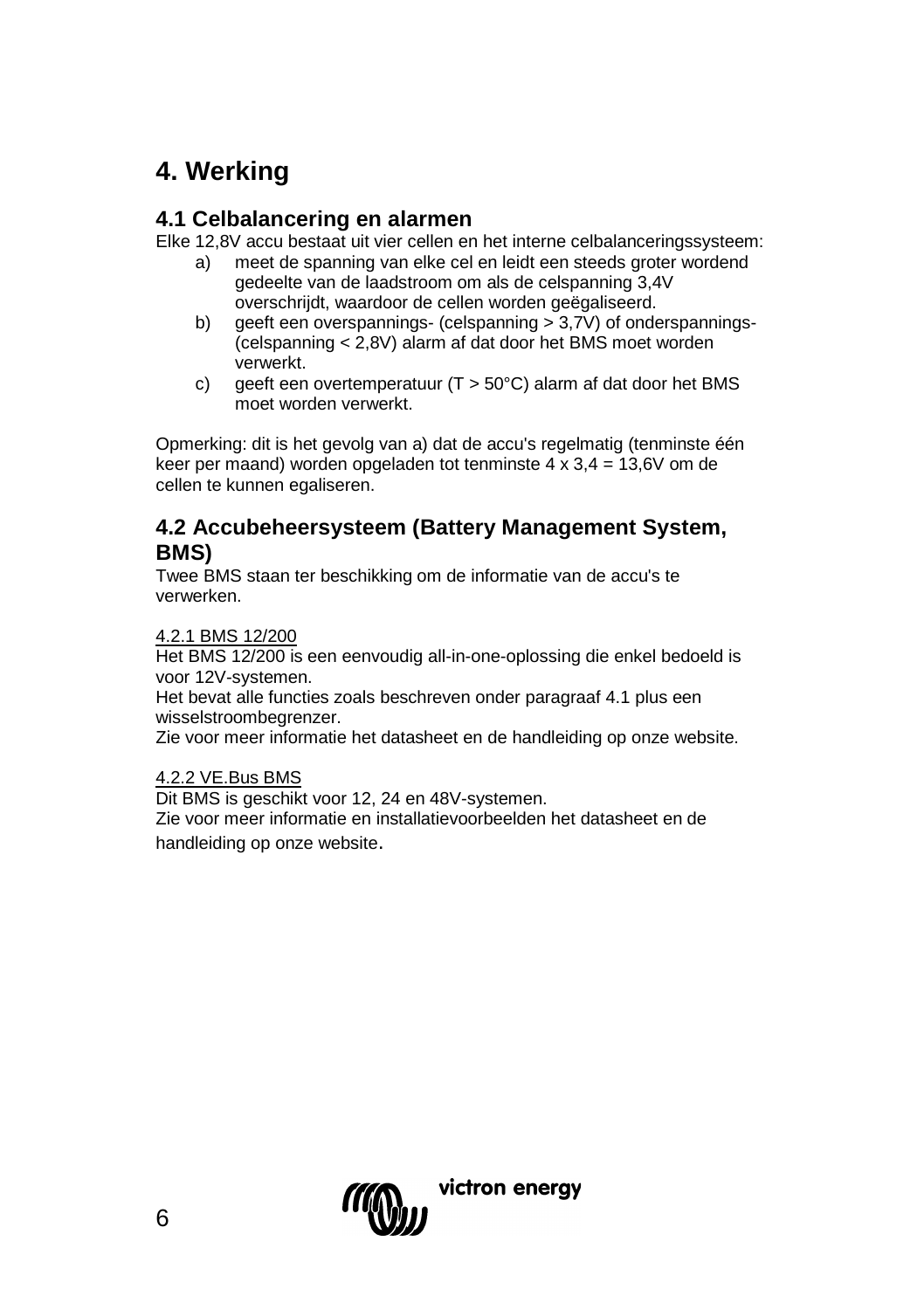

Afbeelding 1: Systeemvoorbeeld met VE.Bus BMS



**EN**

2<br>F

**DE**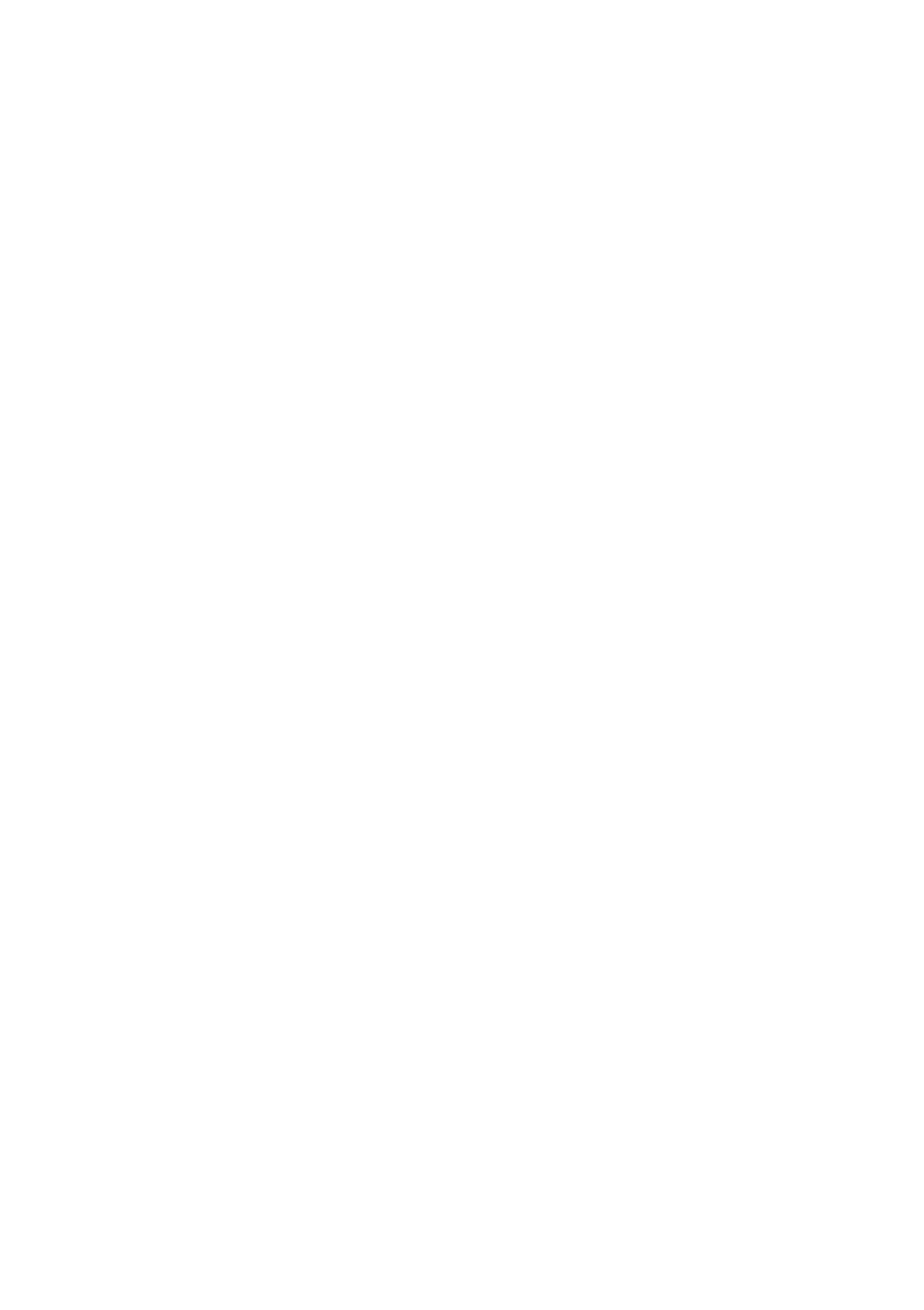# **1 Règles et mesures de sécurité**

#### **1.1 Règles générales**



Veuillez respecter ces instructions et rangez-les à proximité de la batterie au lithium-ion afin de pouvoir les consulter ultérieurement. Seul du personnel qualifié doit travailler sur des batteries au lithium-ion.



Lorsque vous travaillez sur une batterie au lithium-ion, vous devez porter des vêtements et des lunettes de protection.



Tout élément de la batterie – tel que l'électrolyte ou la poudre – entrant en contact avec la peau ou les yeux doit être immédiatement rincé abondamment à l'eau. Ensuite, appelez un médecin. Tout élément renversé sur les vêtements doit être rincé avec de l'eau.



Risque d'explosion et d'incendie. Les bornes de la batterie au lithiumion sont toujours sous tension, vous ne devez donc jamais mettre de pièces ou d'outils dessus. Évitez les courts-circuits, les décharges trop profondes et les courants de charge trop élevés. Utilisez des outils isolés. Enlevez tous les objets métalliques tels des montres, des bracelets, etc. En cas d'incendie, vous devez utiliser un extincteur à dioxyde de carbone ou à poudre, de type D.



Ne jamais essayer d'ouvrir ou de démonter la batterie au lithium-ion. L'électrolyte est un élément extrêmement corrosif. Dans des

conditions normales de travail, le risque de contact avec l'électrolyte est impossible. Si le boitier de la batterie est endommagé, ne touchez pas l'électrolyte ou la poudre qui se dégage car il s'agit d'éléments extrêmement corrosifs. **EN**

**NL**

**FR**

**DE**

**ES**

Des décharges trop profondes peuvent endommager sérieusement la batterie au lithium-ion et elles peuvent même être dangereuses. C'est pourquoi, l'utilisation d'un relai de sécurité externe est obligatoire.

Les batteries au lithium-ion sont lourdes. Si elles sont impliquées dans un accident, elles peuvent se transformer en projectiles ! Assurezvous que le montage soit adéquat et sûr, et utilisez toujours un équipement de manipulation adapté pour le transport.

Manipulez les batteries au lithiumion avec précaution car elles sont sensibles aux chocs mécaniques.

Si une batterie au lithium-ion est chargée, après avoir été déchargée en dessous de sa tension de coupure, ou si elle a été endommagée ou surchargée, il est possible qu'elle dégage un mélange dangereux de gaz tels que le phosphate.

**Le non respect des instructions de fonctionnement, les réparations effectuées avec des pièces autres que celles d'origine, ou les réparations effectuées sans autorisation annuleront la garantie.**



1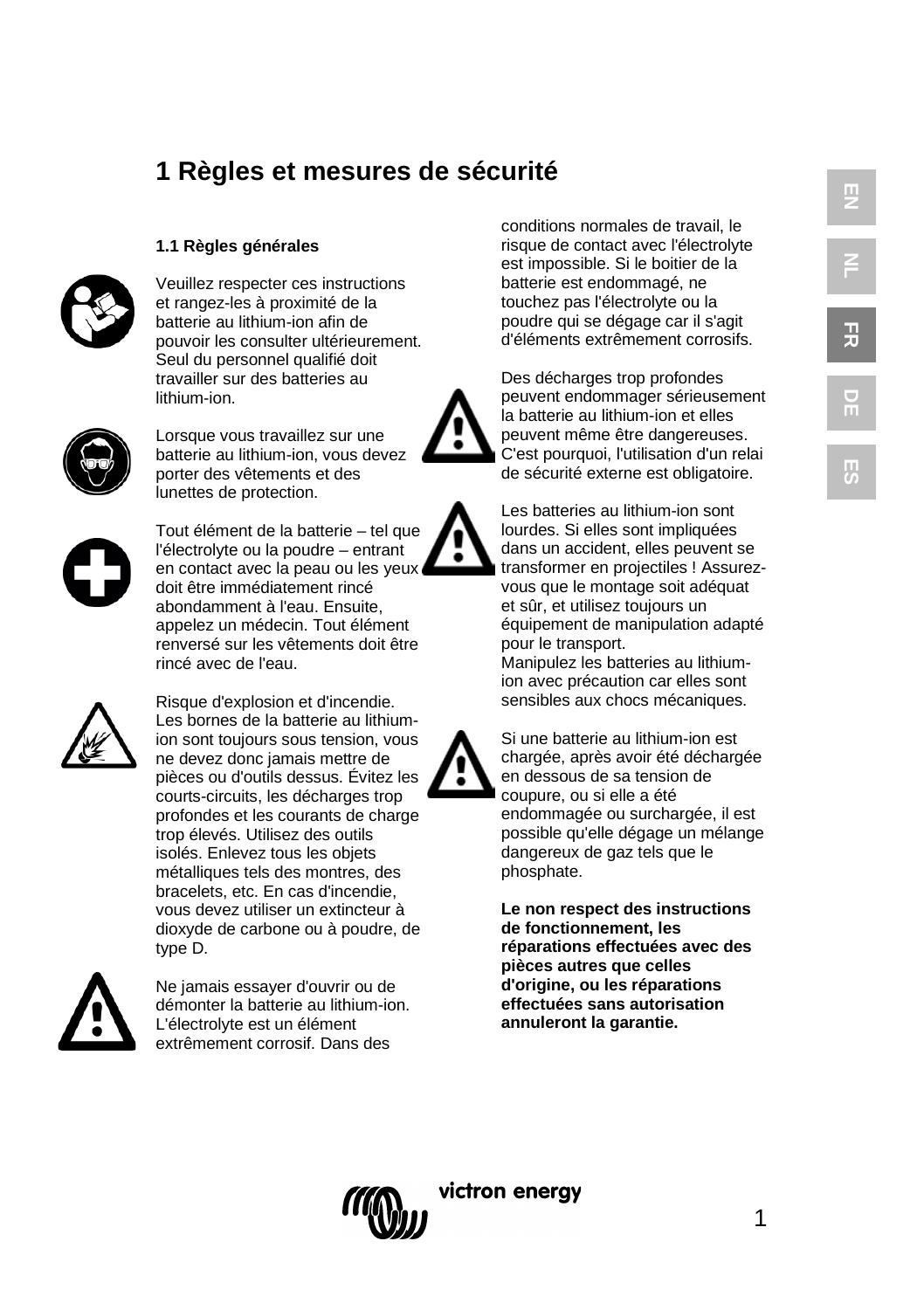# **1.2 Avertissements quant au transport**

La batterie au lithium-ion doit être transportée dans son emballage d'origine ou équivalent, et en position verticale. Si la batterie se trouve dans son emballage, utilisez des sangles rembourrés pour éviter de l'endommager. Ne pas rester sous une batterie au lithium-ion lorsqu'elle est hissée. Ne jamais soulever les batteries par leurs bornes. Les batteries doivent être soulevées par leurs poignées.

Les batteries sont testées conformément au Manuel d'épreuves et de critères des Nations Unies, partie III, soussection 38.3

(ST/SG/AC.10/11/Rév.5). En ce qui concerne le transport, les batteries appartiennent à la catégorie UN3480, Classe 9, Groupe d'emballage II et elles doivent être transportées conformément à cette réglementation. Cela signifie que pour le transport terrestre et maritime (ADR, RID et IMDG), elles doivent être transportées conformément aux instructions d'emballage P903, et pour le transport aérien (IATA) conformément aux instructions d'emballage P965. L'emballage d'origine est conforme à ces instructions.

#### **1.3 Mise au rebut des batteries au lithium-ion**

Les batteries présentant le symbole de recyclage doivent être gérées par un centre de traitement spécialisé. Par convention, elles peuvent être renvoyées au fabricant. Les batteries ne doivent pas être mélangées avec les ordures ménagères ou les déchets industriels.





**Étanche**



victron enerav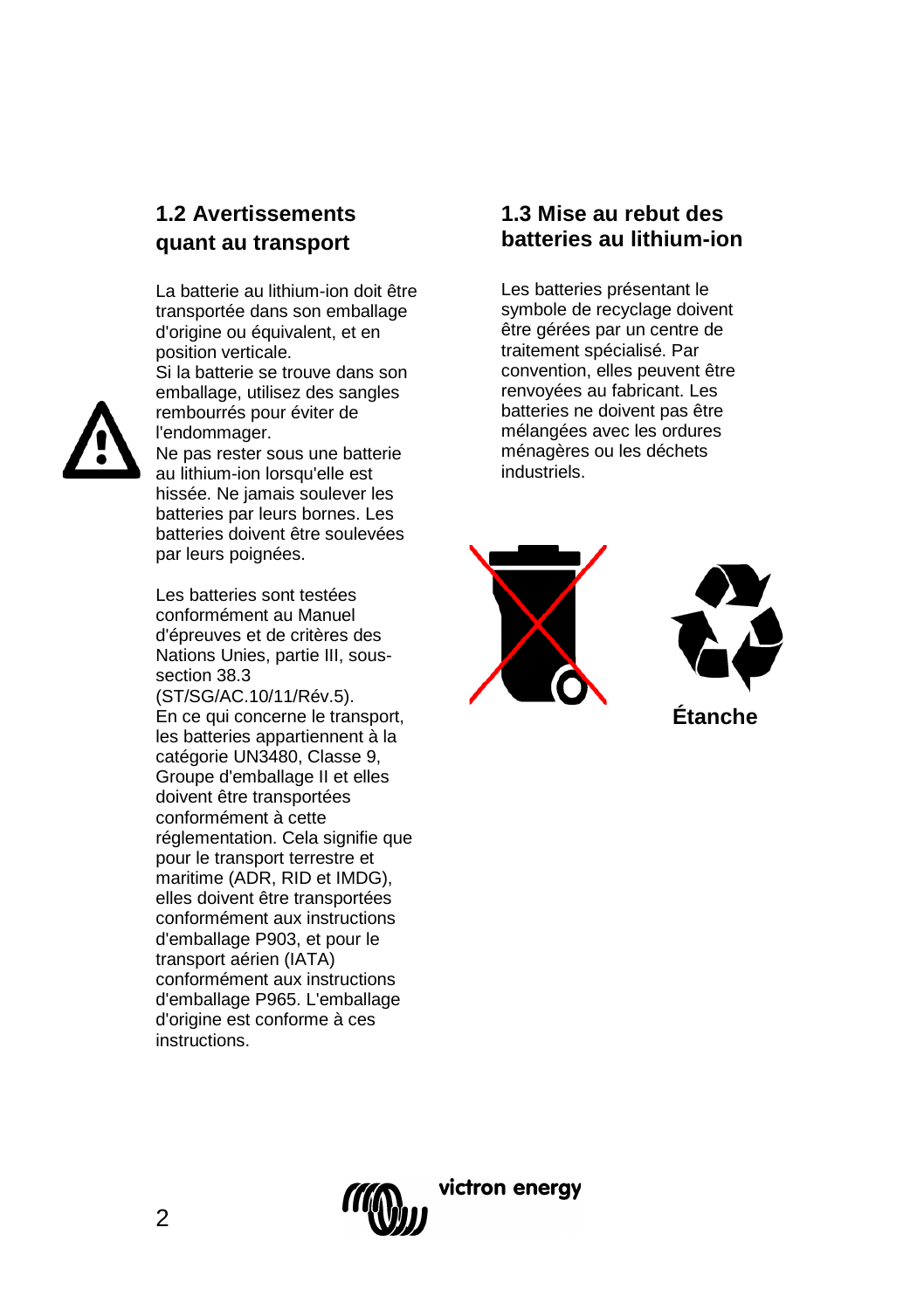**DE**

**ES**

# **2 Information générale concernant les batteries au phosphate de lithium de fer**

Les batteries au phosphate de lithium de fer (LiFePO4 ou LFP) sont les plus sûres parmi les batteries au lithium-ion traditionnelles. La tension nominale d'une cellule LFP est de 3,2 V (au plomb : 2 V / cellule). Une batterie LFP de 12,8 V est composée de 4 cellules connectées en série, et une batterie de 25,6 V est composée de 8 cellules connectées en série.

# **2.1 Robuste**

Une batterie au plomb tombera en panne prématurément à cause de la sulfatation :

- Si elle fonctionne en mode déficitaire pendant de longues périodes (c'est à dire que la batterie est rarement ou jamais entièrement chargée).
- Si elle est laissée partiellement chargée, ou pire, entièrement déchargée.

Il n'est pas nécessaire de charger complètement une batterie LFP. Cela représente un avantage majeur de la batterie LFP par rapport à la batterie au plomb.

Ces batteries présentent d'autres avantages tels qu'une large plage de température d'exploitation, une performance excellente d'accomplissement de cycle, une résistance interne faible et une efficacité élevée (voir ci-dessous).

Une batterie LFP est donc la chimie de premier choix pour des applications très exigeantes.

# **2.2 Efficiente**

Dans le cas de nombreuses applications (en particulier les applications autonomes solaires et/ou éoliennes), l'efficience énergétique peut être d'une importance cruciale.

L'efficacité énergétique aller-retour – décharge de 100 % à 0 % et retour à 100 % chargée – d'une batterie au plomb moyenne est de 80 %

L'efficacité énergétique aller-retour d'une batterie LFP est de 92 %. Le processus de charge des batteries au plomb devient particulièrement inefficace quand l'état de charge a atteint 80 %, donnant des efficacités de 50 % ou même moins dans le cas des systèmes solaires quand plusieurs jours d'énergie de réserve est nécessaire (batterie fonctionnant avec un état de charge de 70 % à 100 %).

En revanche, une batterie LFP atteindra 90 % d'efficacité dans des conditions de décharge légère.

# **2.3 Taille et poids**

70 % de gain de place. 70 % de gain de poids.

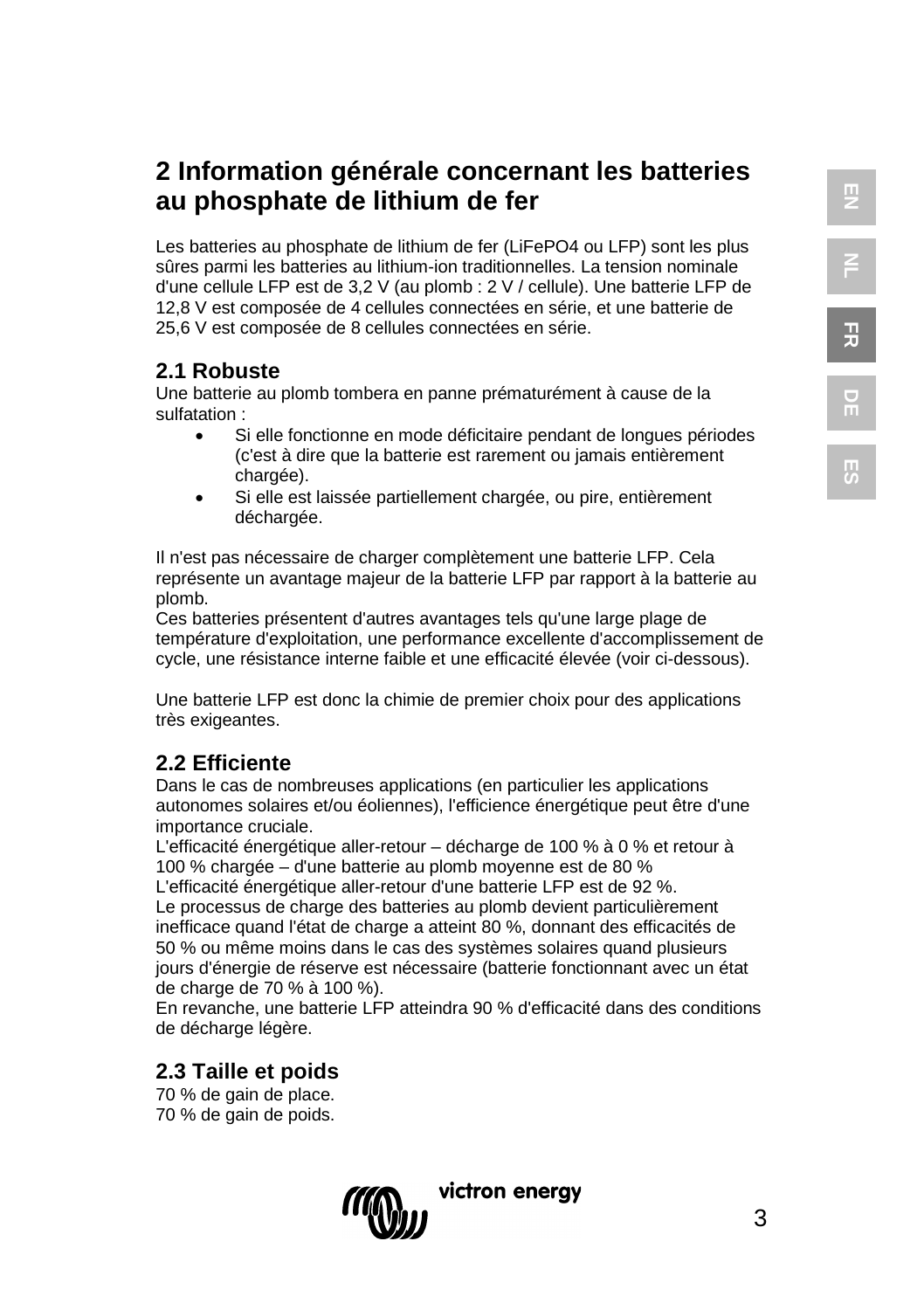# **2.4 Souplesse infinie**

Les batteries LFP sont plus faciles à charger que celles au plomb. La tension de charge peut varier de 14 V à 16 V (tant qu'aucune cellule n'est soumise à plus de 4,2 V). Elles n'ont pas besoin d'être chargée entièrement. Par conséquent, plusieurs batteries peuvent être raccordées en parallèle, et si certaines batteries sont moins chargées que d'autres, cela ne provoquera aucun dommage.

# **2.5 Avec ou sans système de gestion de batterie (BMS) ?**

Important :

- 1. Une cellule LFP sera défaillante si la tension sur les cellules chute en dessous de 2,5 V (remarque : la récupération est parfois possible en chargeant avec un courant faible, inférieur à 0,1 C).
- 2. Une cellule LFP sera défaillante si la tension sur la cellule dépasse 4,2 V.
- 3. Les cellules d'une batterie LFP ne s'équilibrent pas automatiquement à la fin du cycle de charge.

Les cellules dans une batterie ne sont pas 100 % identiques. C'est pourquoi, après un cycle, certaines cellules seront entièrement chargées ou déchargées avant d'autres. Les différences augmenteront si les cellules ne sont pas équilibrées/égalisées de temps en temps.

Pour une batterie au plomb, un léger courant continuera de circuler même après la charge complète d'une ou plusieurs cellules (l'effet principal de ce courant est la décomposition de l'eau en hydrogène et oxygène). Ce courant aide à charger entièrement d'autres cellules qui sont déphasées dans leur chargement, et par conséquent il égalisera l'état de charge de toutes les cellules.

Cependant, le courant à travers une cellule LFP, lorsqu'elle est complètement chargée, est près de 0, donc les cellules déphasées ne seront pas chargées entièrement. À long terme, ces différences entre les cellules peuvent parfois devenir si importantes — même si la tension générale de la batterie se trouve dans ses limites — que certaines cellules deviendront défaillantes suite à une surtension ou sous-tension. L'équilibrage des cellules est donc hautement recommandé.

En plus de l'équilibrage des cellules, un BMS pourra :

- Empêcher la sous-tension de la cellule en déconnectant la charge juste à temps.
- Empêcher la surtension de la cellule en réduisant le courant de charge ou en arrêtant le processus de charge.
	- Arrêter le système en cas de surchauffe.

Un BMS est donc indispensable pour éviter d'endommager les bancs de batteries au lithium-ion.

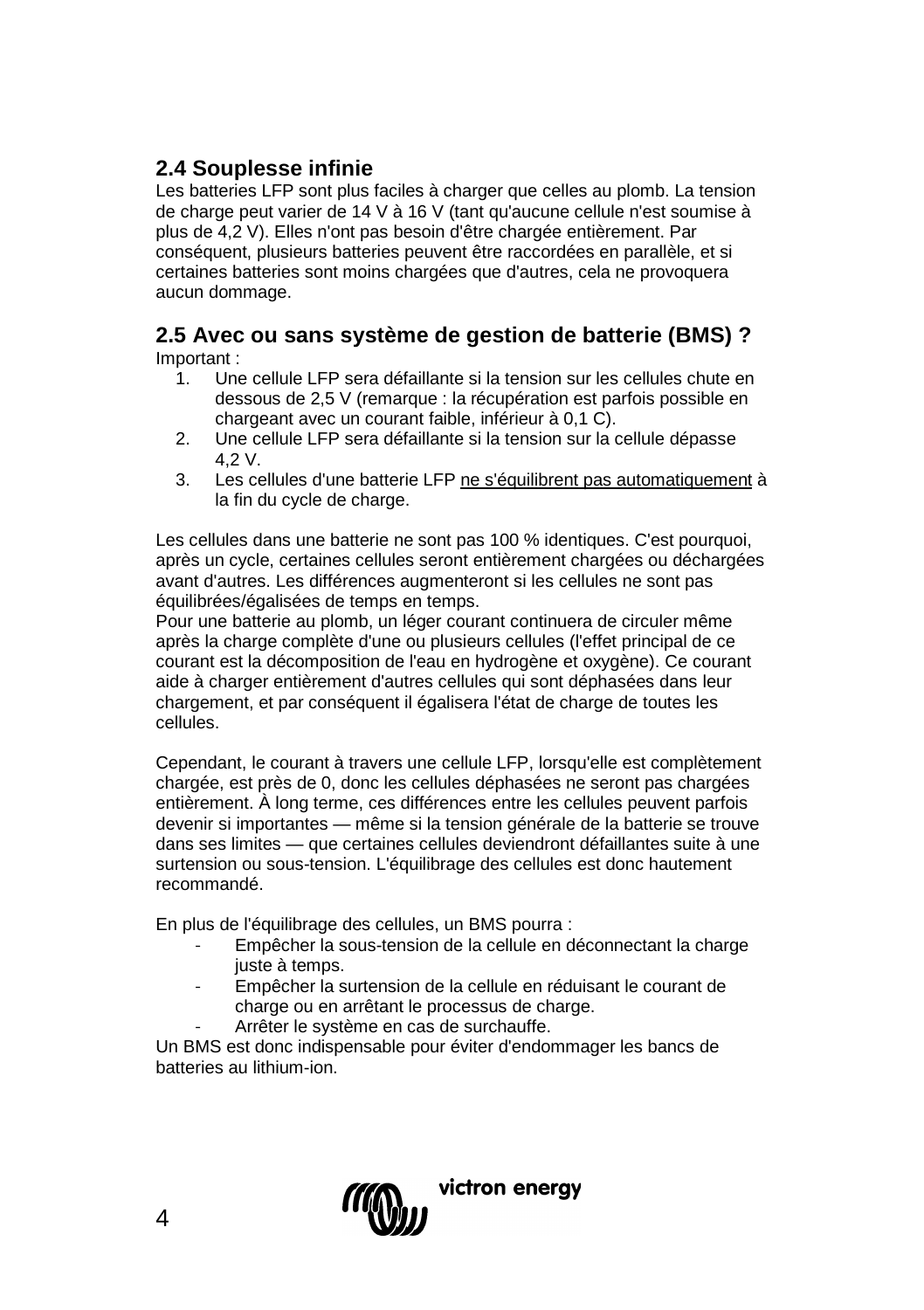#### **Avertissement important**

Les batteries au lithium-ion sont chères et elles peuvent être endommagées par une décharge ou charge excessive.

Les dommages dus à un excès de décharge peuvent se produire si de petites charges (telles que : des systèmes d'alarme, des relais, un courant de veille de certaines charges, un courant de rappel absorbé des chargeurs de batterie ou régulateurs de charge) déchargent lentement la batterie quand le système n'est pas utilisé.

En cas de doute quant à un risque d'appel de courant résiduel, isolez la batterie en ouvrant l'interrupteur de batterie, en tirant le(s) fusible(s) de la batterie ou en déconnectant le pôle positif de la batterie si le système n'est pas utilisé.

Un courant de décharge résiduel est particulièrement dangereux si le système a été entièrement déchargé et qu'un arrêt a eu lieu en raison d'une tension faible sur une cellule. Après un arrêt dû à une tension de cellule trop faible, une réserve de puissance d'environ 1 Ah par batterie de 100 Ah est laissée dans la batterie. La batterie sera endommagée si la réserve de puissance restante est extraite de la batterie. Par exemple, un courant résiduel de 10 mA peut endommager une batterie de 200 Ah si le système est laissé déchargé pendant plus de 8 jours.

# **3 Installation**

Remarque : les batteries doivent toujours être installées en position verticale.

#### **3.1 Protection contre les courts-circuits**

Installation d'une seule batterie La batterie doit être protégée par un fusible.

Raccordement en série Jusqu'à quatre batteries de 12,8 V peuvent être raccordées en série. Les batteries doivent être connectées à un BMS. La file de batterie doit être protégée par un fusible.

Raccordement en parallèle, ou en parallèle-série Jusqu'à dix batteries ou files de batteries peuvent être raccordées en parallèle. Les batteries doivent être connectées à un BMS.

**Chaque batterie ou file de batteries doit être protégée par un fusible. Voir figure 1.**

**Ne pas raccorder la batterie intermédiaire aux connexions de batterie de deux files de batteries ou plus.**



**NL**

**FR**

**DE**

**ES**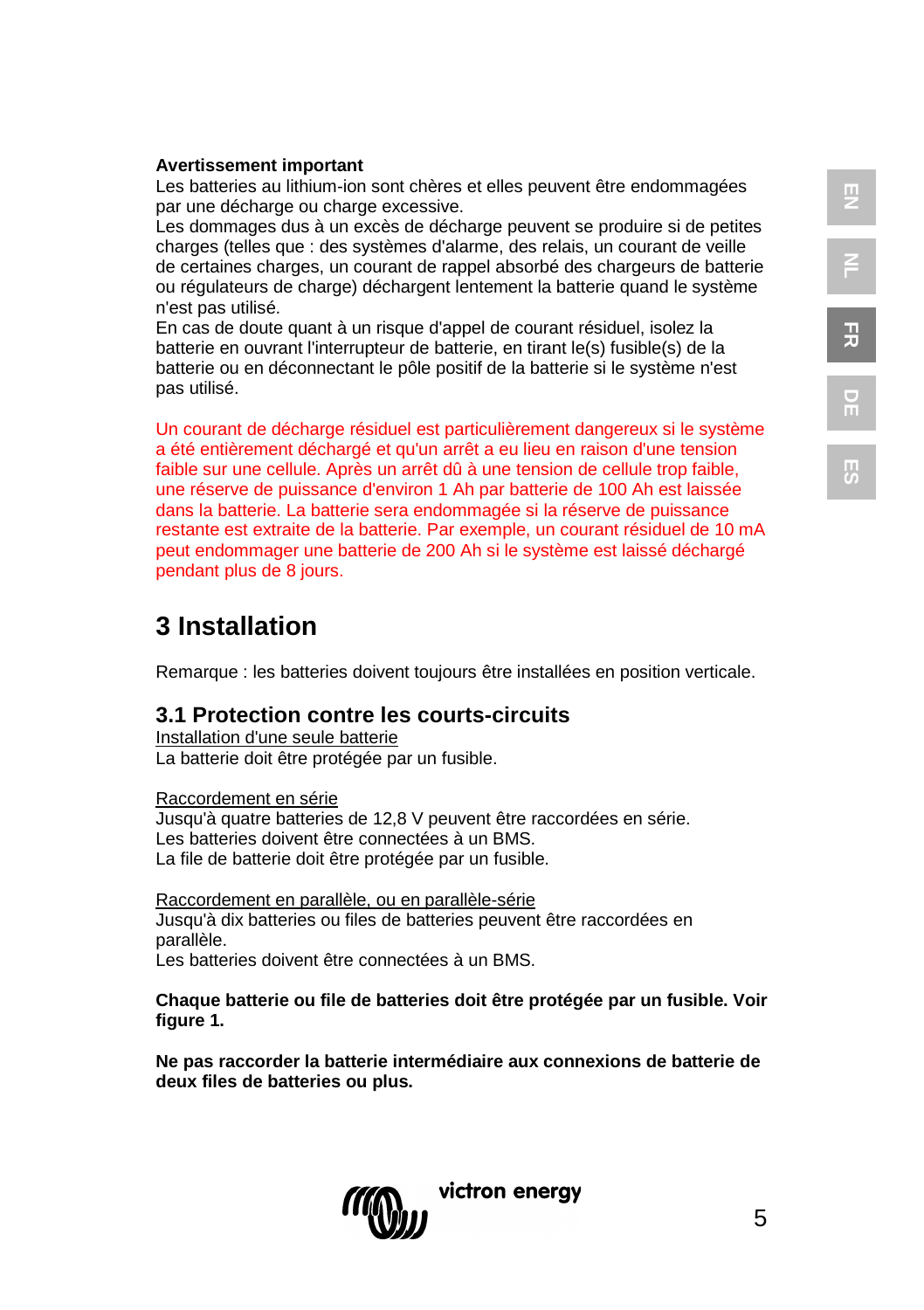# **3.2 Charger les batteries avant leur utilisation**

Les batteries sont chargées à près de 50 % lorsqu'elles sont expédiées. Lorsque des batteries connectées en série sont chargées, la tension des batteries ou des cellules présentant l'état de charge initial le plus élevé augmentera lorsqu'elle atteindra l'état de charge complet, tandis que d'autres batteries ou cellules peuvent restées à la traîne. Cela peut entrainer une surtension des batteries ou des cellules avec l'état de charge initial le plus élevé, et le processus de charge sera interrompu par le BMS.

**Nous vous recommandons donc de charger entièrement les nouvelles batteries avant de les utiliser dans une configuration en parallèle-série ou série.**

Cela peut être fait individuellement en chargeant les batteries à un taux faible (C/20 ou moins) avec un chargeur ou une alimentation établie à 14,2 V. Une période d'absorption de plusieurs heures à 14,2 V est recommandée pour équilibrer entièrement les cellules.

Il est également possible de connecter les batteries en parallèle et de les charger simultanément. Dans ce cas, chaque batterie doit être protégée par un fusible, et le taux de charge recommandé est de nouveau C/20 ou moins, C étant la capacité de l'une des batteries en parallèle.

# **4 Fonctionnement**

# **Équilibrage des cellules et alarmes**

Chaque batterie de 12,8 V comprend quatre cellules, et le système interne d'équilibrage des cellules :

- a) Mesurera la tension de chaque cellule et déviera une partie croissante du courant de charge lorsque la tension de la cellule dépasse 3,4 V, ce qui équilibrera les cellules.
- b) Déclenchera une alarme de surtension (tension de cellule > 3,7 V) ou sous-tension (tension de cellule < 2,8 V) qui sera traitée par le **BMS**
- c) Déclenchera une alarme de surchauffe (T > 50 °C) qui sera traitée par le BMS.

Remarque : il découle du point a) que les batteries doivent être régulièrement chargées (au moins une fois par mois) à au moins  $4 \times 3.4 = 13.6$  V afin d'équilibrer les cellules.

# **4.2 Système de gestion de batterie (BMS)**

Deux BMS sont disponibles pour traiter l'information provenant des batteries.

#### 4.2.1 BMS 12/200

Le BMS 12/200 est une simple solution tout-en-un conçue uniquement pour des systèmes de 12 V.

Il comprend toutes les fonctions décrites dans la section 4.1, plus un limiteur de courant alternatif.

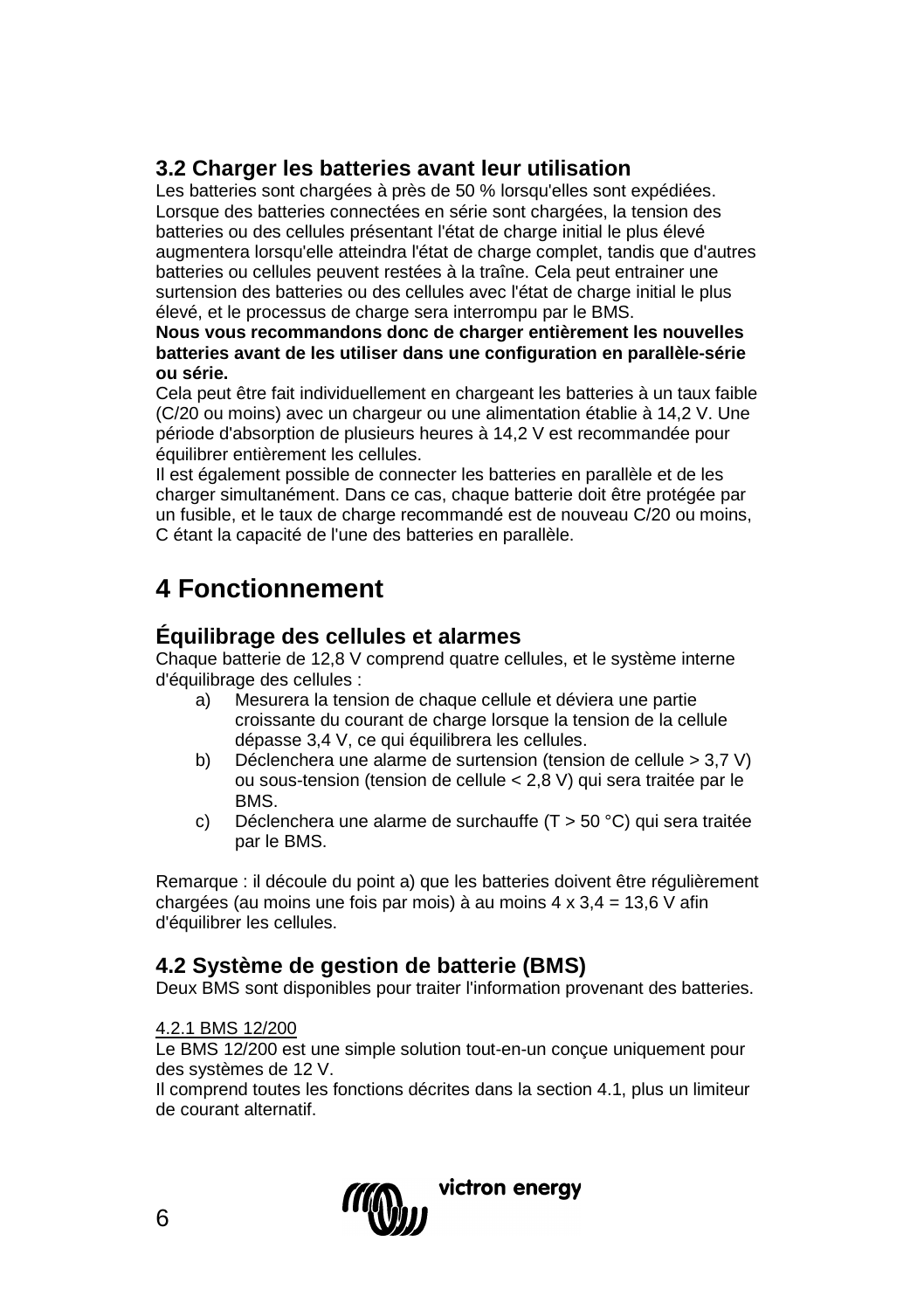Pour davantage de détails, veuillez consulter la fiche technique et le manuel sur notre site Web.

#### <u>4.2.2 BMS de VE.Bus</u>

Ce BMS est prévu pour des systèmes de 12, 24 et 48 V. Pour davantage de détails et des exemples d'installation, consultez la fiche technique et le manuel sur notre site Web.

**DE**

**ES**

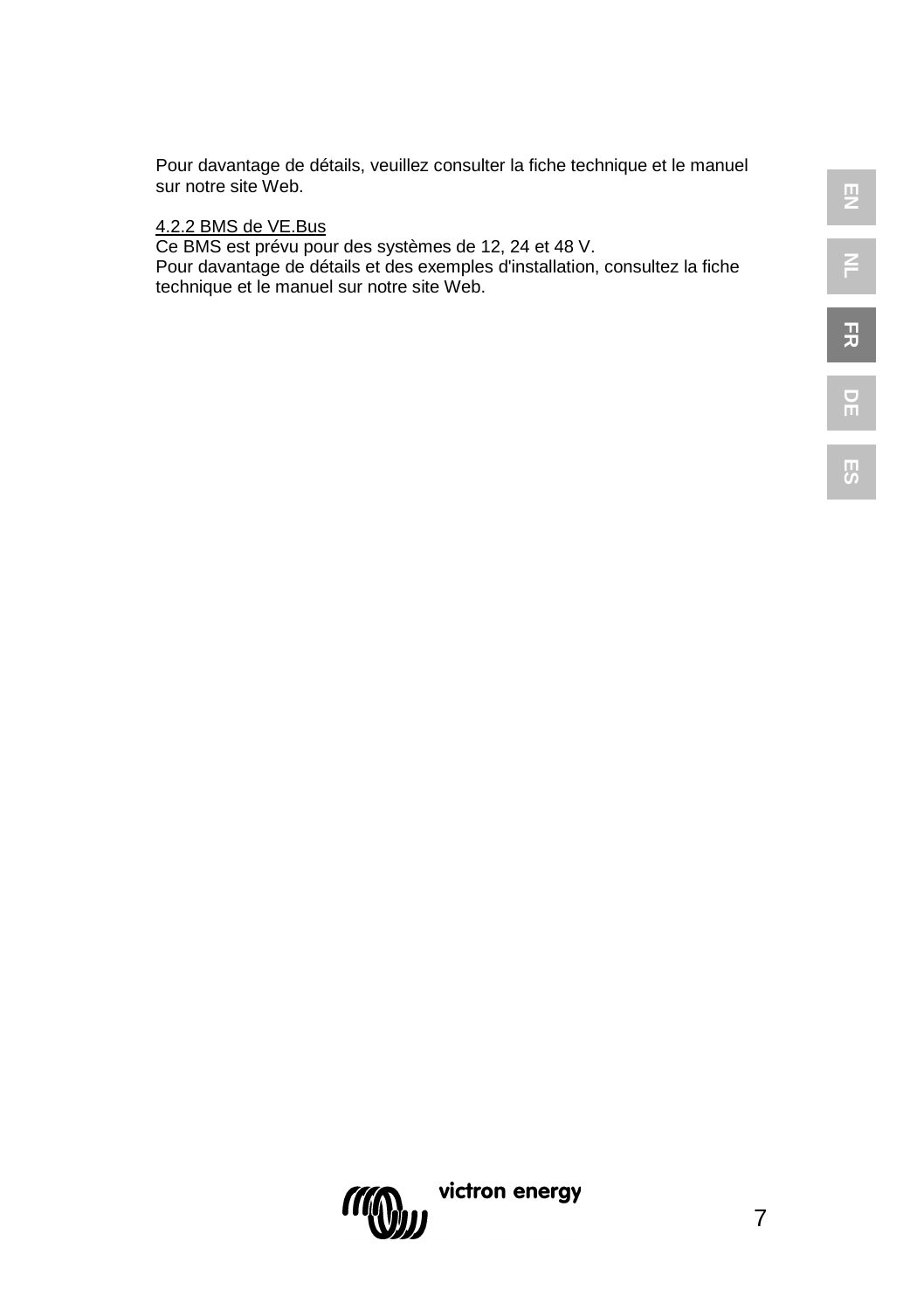

Figure 1 : Exemple de système avec un BMS de VE.Bus

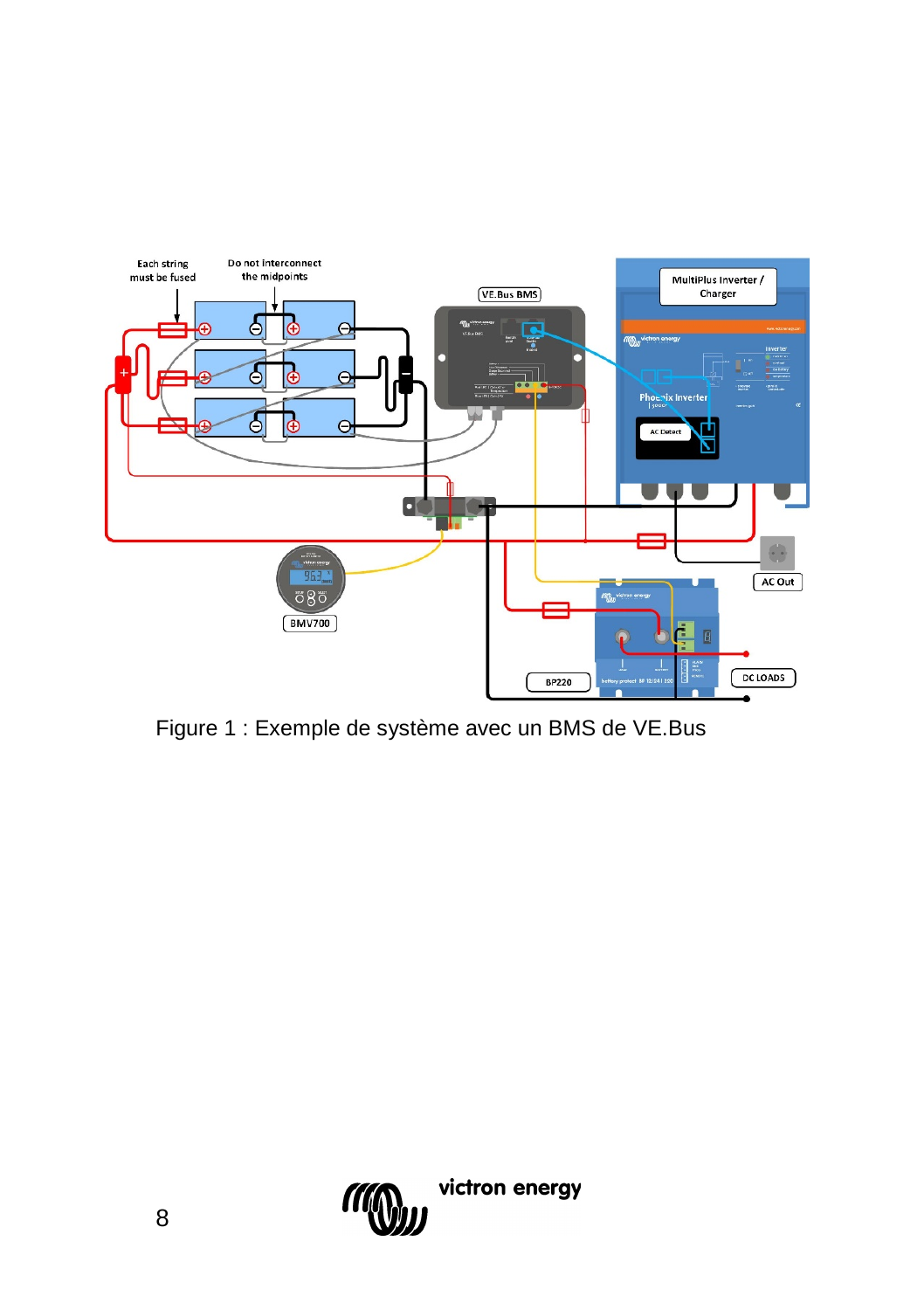# **1. Sicherheitsrichtlinien und Sicherheitsmaßnahmen**





Bitte beachten Sie diese Anweisungen und bewahren Sie sie zum späteren Nachschlagen in Nähe der Lithium-Ionen-Batterie auf.

Arbeiten an der Lithium-Ionen-Batterie sollten nur durch einen Fachmann durchgeführt werden.



Während der Arbeit an der Lithium-Ionen-Batterie tragen Sie bitte Schutzbrillen und Schutzkleidung.



Gelangt Material aus der nicht abgedeckten Batterie, wie zum Beispiel Elektrolyt oder Puder, in Kontakt mit der Haut oder den Augen muss es sofort mit viel sauberem Wasser ab- bzw. ausgespült werden. Ziehen Sie dann einen Arzt hinzu. Wenn etwas davon auf die Kleidung verschüttet wird, spülen Sie es mit Wasser ab.



Explosions- und Brandgefahr. Die Anschlüsse der Lithium-Ionen-Batterie stehen stets unter Spannung. Legen Sie daher niemals Gegenstände oder Werkzeuge auf der Lithium-Ionen-Batterie ab. Vermeiden Sie Kurzschlüsse, zu tiefe Entladungen oder zu hohe Ladeströme. Verwenden Sie isolierte Werkzeuge. Tragen Sie keine metallischen Gegenstände so wie Uhren, Armbänder, etc. am Körper. Verwenden Sie bei einem Feuer Feuerlöscher der Klasse D, Schaum oder CO2-Feuerlöscher.



Versuchen Sie niemals, die Lithium-Ionen-Batterie zu öffnen oder zu zerlegen. Elektrolyt ist stark ätzend. Unter normalen Arbeitsbedingungen ist ein Kontakt mit dem Elektrolyt ausgeschlossen. Falls das Batteriegehäuse beschädigt sein sollte, berühren Sie nicht den austretenden Elektrolyt oder das Puder, da beides stark ätzend ist.



Wird die Lithium-Ionen-Batterie zu tief entladen wird sie dadurch stark beschädigt. Dies kann sogar gefährlich werden. Aus diesem Grund ist die Verwendung eines externen Sicherheitsrelais vorgeschrieben.

Lithium-Ionen-Batterien sind schwer. Bei einem Unfall können sie zu einem Geschoss werden! Achten Sie auf eine angemessene und sichere Befestigung und verwenden Sie stets die passende Transportausrüstung. Gehen Sie vorsichtig mit den Lithium-Ionen-Batterien um, sie sind stoßempfindlich.

Wenn eine Lithium-Ionen-Batterie wieder geladen wird, nachdem sie bis unter die Begrenzungsspannung für das Abschalten entladen wurde oder, wenn sie beschädigt oder überladen wurde, kann sie ein schädliches Gasgemisch wie zum Beispiel Phosphat absondern.

**Bei einer Nicht-Befolgung der Bedienungsanleitung, bei Reparaturen mit anderen als den Originalbauteilen oder bei unfachmännischen Reparaturen erlischt die Gewährleistung.**

1





**ES**

**EN**

**NL**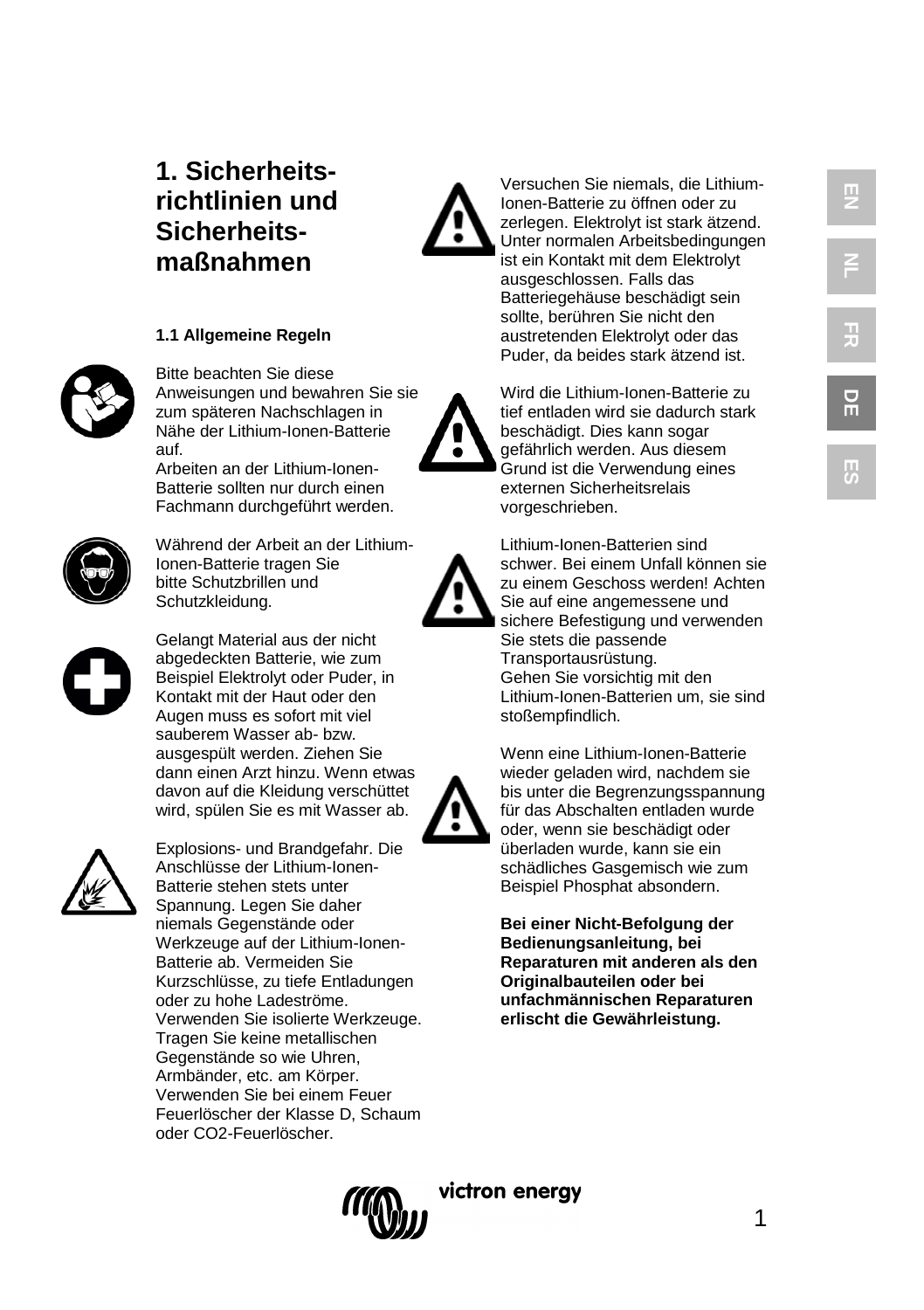# **1.2 Transporthinweise**

Die Lithium-Ionen-Batterie ist in ihrer Originalverpackung bzw. in einer entsprechenden Verpackung in einer aufrechten Position zu transportieren. Befindet sich die Batterie in ihrer Verpackung, verwenden Sie weiche Riemen, um eine Beschädigung zu vermeiden. Stellen Sie sich nie unter eine Lithium-Ionen-Batterie, während diese hochgezogen wird. Heben Sie die Batterie niemals an den Anschlüssen sondern immer nur an den Griffen an.

Die Batterie sind gemäß dem UN-Handbuch über Prüfungen und Kriterien, Teil III, Unterabschnitt 38.3 (ST/SG/AC.10/11/Fassung 5) geprüft.

Für den Transport gehören die Batterien zur Kategorie UN3480, Klasse 9, Verpackungsgruppe II und beim Transport müssen diese Regelungen eingehalten werden. Das bedeutet, dass sie für den Transport über Land oder auf dem Wasser (ADR, RID & IMDG) gemäß der Verpackungsanleitung P903 und für den Luftransport (IATA) gemäß der Verpackungsanleitung P965 verpackt sein müssen. Die Originalverpackung erfüllt diese Vorgaben.

#### **1.3 Entsorgung von Lithium-Ionen-Batterien**

Batterien, die mit dem Recycling-Symbol gekennzeichnet sind, müssen bei anerkannten Recycling-Stellen abgegeben werden. Nach Absprache können sie auch an den Hersteller zurückgegeben werden. Batterien dürfen nicht in den Haus- oder Industrie- Müll.





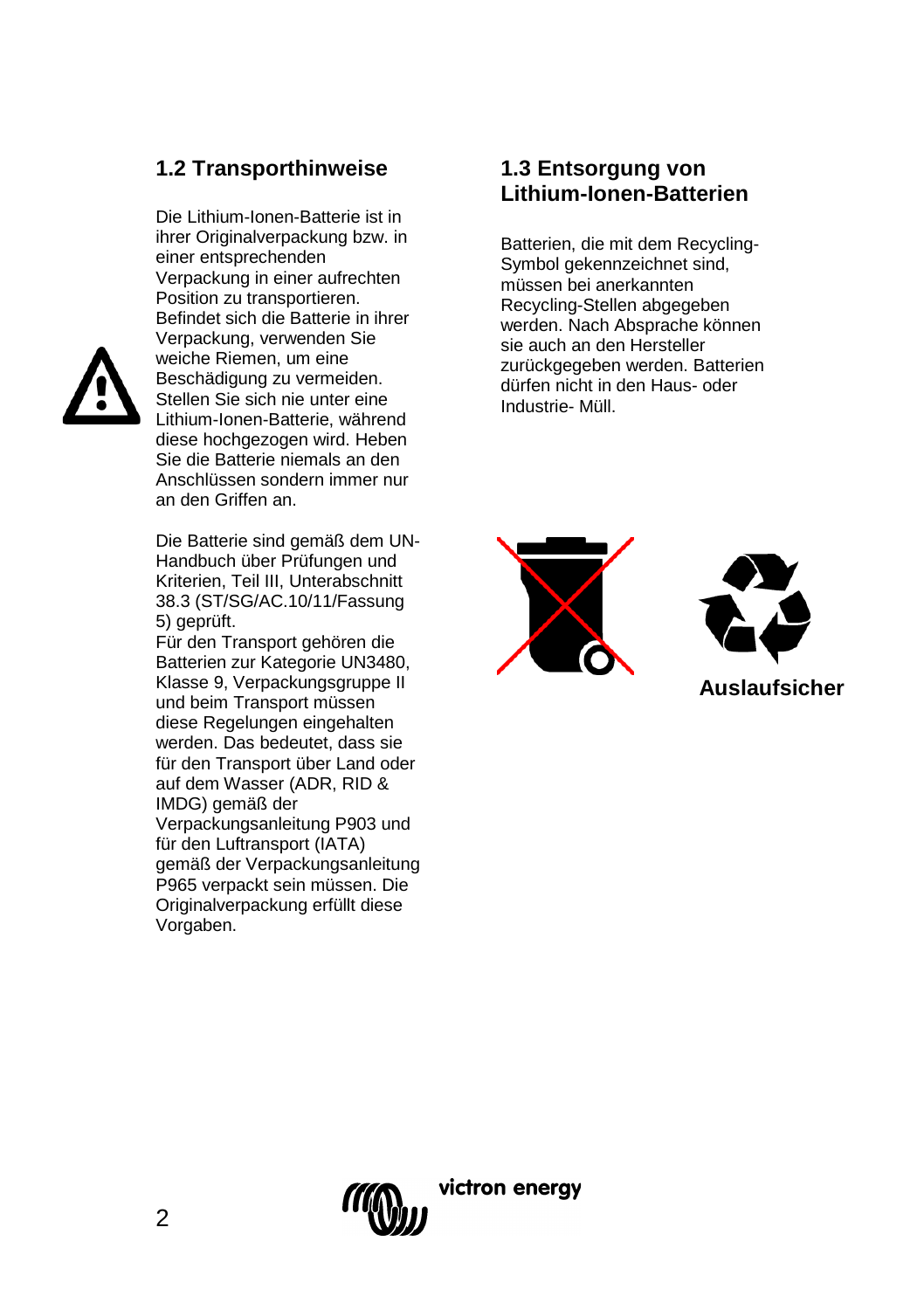Die Lithium-Eisenphosphat (LiFePO4 oder LFP)-Batterie ist der sicherste der regulären Lithium-Ionen-Batterietypen. Die Nennspannung einer LFP-Zelle beträgt 3,2V (Blei-Säure: 2V/Zelle). Eine 12,8V LFP-Batterie besteht daher aus 4 in Reihe geschalteten Zellen und eine 25,6V Batterie besteht aus 8 in Reihe geschalteten Zellen.

# **2.1 Robust**

Eine Blei-Säure-Batterie wird in folgenden Fällen aufgrund von Sulfatierung vorzeitig versagen:

- Wenn sie lange Zeit in unzureichend geladenem Zustand in Betrieb ist (d. h., wenn die Batterie selten oder nie voll aufgeladen wird).
- Wenn sie im teilweise geladenen Zustand oder noch schlimmer. vollständig entladenen Zustand belassen wird.

Eine LFP-Batterie muss nicht voll aufgeladen sein. Darin liegt ein bedeutender Vorteil von LFP-Batterien im Vergleich zu Blei-Säure-Batterien. Weitere Vorteile betreffen den breiten Betriebstemperaturenbereich, eine exzellente Zyklisierung, geringe Innenwiderstände und einen hohen Wirkungsgrad (siehe unten).

Die LFP-Batterie ist daher die beste Wahl für den anspruchsvollen Gebrauch.

# **2.2 Effizient**

Bei zahlreichen Einsatzmöglichkeiten (insbesondere bei netzunabhängigen Solar- und/oder Windkraftanlagen), kann der Energienutzungsgrad von ausschlaggebender Bedeutung sein.

Der Energienutzungsgrad eines Ladezyklus (Entladen von 100% auf 0% und Wiederaufladen auf 100%) einer durchschnittlichen Blei-Säure-Batterie liegt bei ca. 80%.

Der Energienutzungsgrad eines Ladezyklus einer LFP-Batterie liegt dagegen bei 92%.

Der Ladevorgang einer Blei-Säure Batterie wird insbesondere dann ineffizient, wenn die 80%-Marke des Ladezustands erreicht wurde. Das führt zu Energienutzungsgraden von nur 50%. Bei Solar-Anlagen ist dieser Wert sogar noch geringer, da dort Energiereserven für mehrere Tage benötigt werden (die Batterie ist in einem Ladezustand zwischen 70% und 100% in Betrieb). Eine LFP-Batterie erzielt dagegen noch immer einen Energienutzungsgrad von 90%, selbst wenn sie sich in einem flachen Entladezustand befindet.

# **2.3 Größe und Gewicht**

Platzeinsparung von bis zu 70% Gewichteinsparung von bis zu 70%

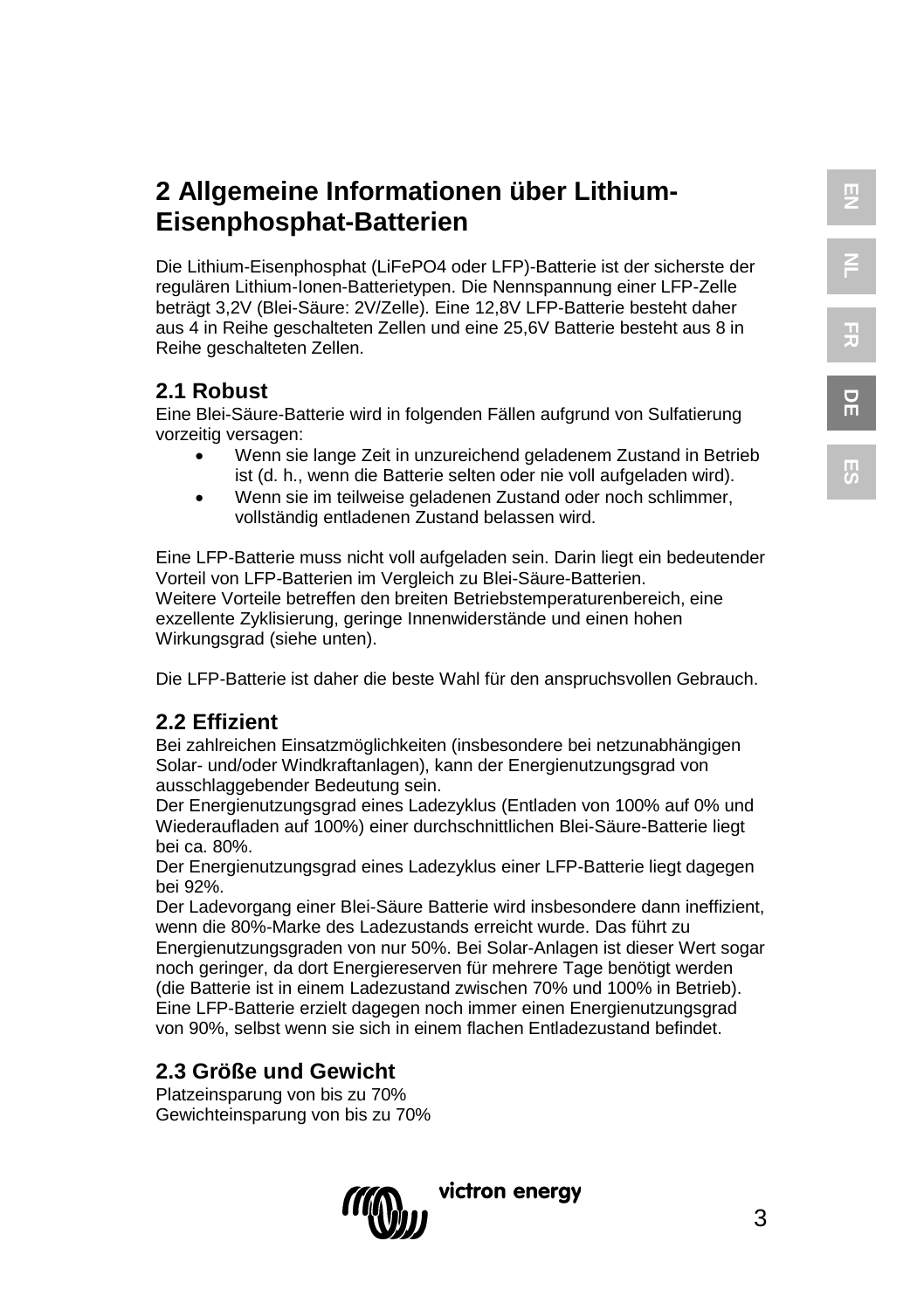# **2.4 Unendlich flexibel**

LFP-Batterien lassen sich leichter aufladen, als Blei-Säure-Batterien. Die Lade-Spannung kann zwischen 14V und 16V variieren (so lange an keiner der Zellen mehr als 4,2V anliegen). Außerdem müssen diese Batterien nicht voll aufgeladen werden. Aus diesem Grund lassen sich mehrere Batterien parallel schalten und es tritt keine Beschädigung auf, wenn einige Batterien weniger geladen sind, als andere.

# **2.5 Mit oder ohne Batterie-Management-System (BMS)?**

Wichtige Fakten:<br>1 Fine I FP

- 1. Eine LFP-Zelle versagt, wenn die Spannung über der Zelle auf unter 2,5V abfällt (Hinweis: manchmal ist eine Wiederherstellung durch das Laden mit einem niedrigen Strom, unter 0,1C, möglich).
- 2. Eine LFP-Zelle wird versagen, wenn die an der Zelle anliegende Spannung auf einen Wert über 4,2V ansteigt.
- 3. Die Zellen einer LFP-Batterie führen am Ende des Ladezyklus keinen automatischen Ausgleich durch.

Die Zellen in einer Batterie sind nie zu 100% gleich. Aus diesem Grund sind einige Zellen beim Zyklisieren früher voll aufgeladen bzw. entladen, als andere. Diese Unterschiede werden stärker, wenn die Zellen nicht von Zeit zu Zeit ausgeglichen werden.

In einer Blei-Säure-Batterie fließt ein geringer Strom weiter, auch, wenn eine oder mehrere Zellen voll aufgeladen sind (der Haupteffekt dieses Stroms ist die Spaltung von Wasser in Wasser- und Sauerstoff). Mithilfe dieses Stroms werden die anderen Zellen, deren Ladezustand hinterherhinkt, ebenso geladen und so wird der Ladezustand aller Zellen ausgeglichen.

Der Strom, der durch eine LFP-Zelle fließt ist, wenn diese voll geladen ist, jedoch so gut wie Null. Weniger geladene Zellen werden aus diesem Grund nicht voll aufgeladen. Mit der Zeit kann der Unterschied zwischen den einzelnen Zellen so extrem groß werden, dass, obwohl die Gesamtspannung der Batterie innerhalb der Begrenzungen liegt, einige Zellen aufgrund von Über- bzw. Unterspannung versagen werden. Ein Zellenausgleich wird daher wärmstens empfohlen.

Abgesehen vom Zellenausgleich bietet ein BMS noch weitere Funktionen:

- Schutz der Zelle vor einer Unterspannung durch das rechtzeitige Abschalten der Last.
- Schutz der Zelle vor einer Überspannung durch Reduzierung des Ladestroms bzw. Abschalten des Ladevorgangs.
- Abschalten des Systems im Falle einer Übertemperatur.

Daher ist ein BMS für die Verhinderung von Schäden an großen Lithium-Ionen-Batterie-Banken unverzichtbar.

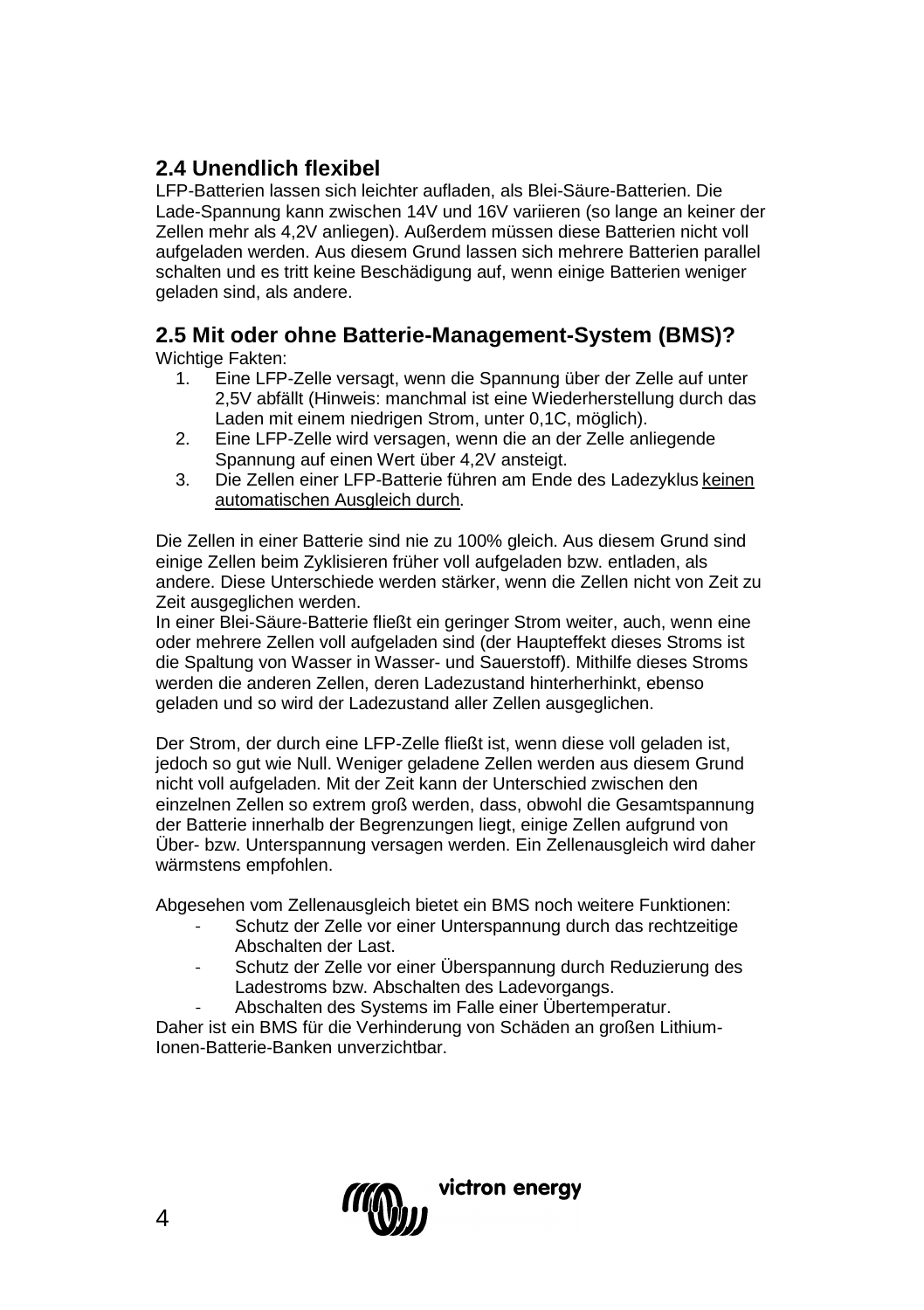# **NL FR DE**

**ES**

#### **Wichtiger Hinweis**

Lithium-Ionen-Batterien sind teuer und können durch ein zu tiefes Entladen oder ein Überladen beschädigt werden.

Eine Beschädigung durch ein zu tiefes Entladen kann vorkommen, wenn kleine Lasten (wie zum Beispiel: Alarmsysteme, Relais, der Standby-Strom bestimmter Lasten, der Rückstromfluss der Batterieladegeräte oder Laderegler) die Batterie langsam entladen, wenn das System nicht in Gebrauch ist.

Falls Sie sich bezüglich einer Reststromaufnahme unsicher sind, trennen Sie die Batterie durch Öffnen des Batterieschalters, Herausnehmen der Sicherung(en) oder Abtrennen des Batterie-Pluspols, wenn das System nicht in Gebrauch ist.

**Ein Entlade-Reststrom ist insbesondere dann gefährlich, wenn das System vollständig entladen wurde und es aufgrund einer niedrigen Zellspannung abgeschaltet wurde. Nach dem Abschalten aufgrund einer niedrigen Zellspannung verbleibt eine Reservekapazität von ungefähr 1Ah pro 100Ah Batteriekapazität in der Batterie. Die Batterie wird beschädigt, wenn die verbleibende Reservekapazität aus der Batterie entnommen wird. Ein Reststrom von 10mA zum Beispiel kann eine 200 Ah Batterie beschädigen, wenn das System über 8 Tage im entladenen Zustand belassen wird.**

# **3 Installation**

Hinweis: Batterien müssen stets in aufrechter Position installiert werden.

# **3.1 Schutz vor Kurzschlüssen**

Installation einer einzelnen Batterie Die Batterie muss durch eine Sicherung geschützt werden.

#### Anschluss in Serie

Es lassen sich bis zu vier 12,8V Batterien in Serie anschließen. Die Batterien müssen an ein BMS angeschlossen werden. Der Batterie-Strang muss durch eine Sicherung geschützt werden.

Paralleler oder in Serie-parallel geschalteter Anschluss Bis zu zehn Batterien oder Batteriestränge lassen sich parallel anschließen. Die Batterien müssen an ein BMS angeschlossen werden.

**Jede der Batterien bzw. jeder der Batteriestränge muss durch eine Sicherung geschützt werden. Man beachte auch Abbildung 1.**

**Verbinden Sie die dazwischen liegende Batterie nicht mit den Batterieanschlüssen von zwei oder mehr parallelen Batteriesträngen.**

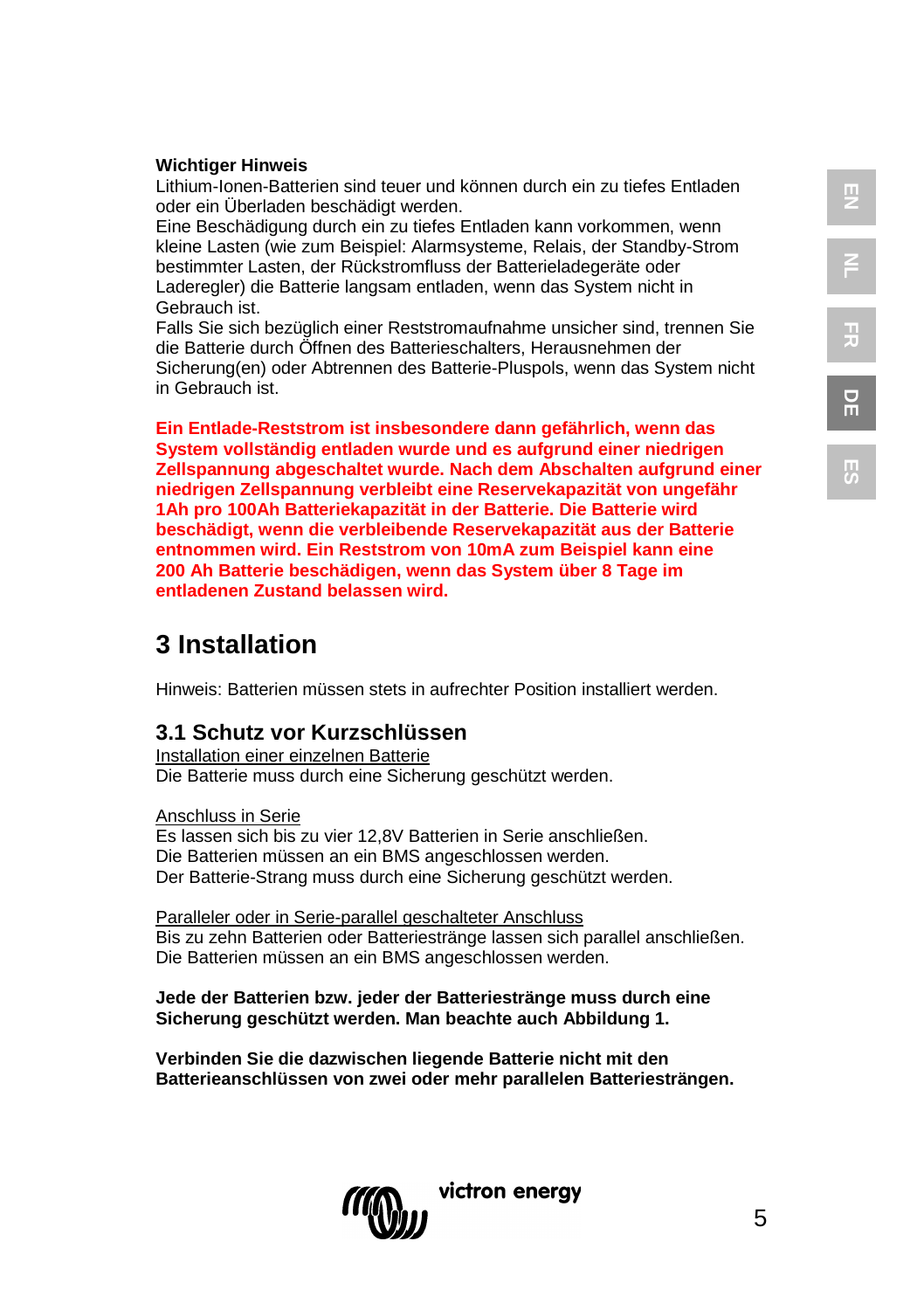# **3.2 Laden der Batterien vor der Verwendung**

Bei der Lieferung sind die Batterien etwa zu 50% aufgeladen.

Beim Laden von in Serie geschalteten Batterien, wird die Spannung der Batterien bzw. Zellen mit dem höchsten anfänglichen Ladestatus ansteigen, wenn der vollständig geladene Zustand erreicht ist, während andere Batterien bzw. Zellen noch zurückliegen. Das kann dann zu einer Überspannung an den Batterien bzw. Zellen mit dem anfänglich höchsten Ladezustand führen. Der BMS unterbricht dann den Ladevorgang.

#### **Aus diesem Grund empfehlen wir, neue Batterien zunächst vollständig aufzuladen, bevor diese bei in Serie bzw. in parallelen in Serie geschalteten Konfigurationen verwendet werden.**

Dies erfolgt am besten durch das separate Laden der Batterien bei einem niedrigen Wert (C/20 oder geringer) und mit einem Ladegerät oder einer Stromversorgung, eingestellt auf 14,2V. Es wird eine

Konstantspannungsphase von mehreren Stunden bei 14,2V empfohlen, um die Zellen vollständig auszugleichen.

Es ist auch möglich, die Batterien parallel anzuschließen und sie gleichzeitig zu laden. In diesem Fall muss jede der Batterien durch eine Sicherung geschützt werden. Die empfohlene Laderate liegt wieder bei C/20 oder niedriger. Dabei steht C für die Kapazität einer der parallel geschalteten Batterien.

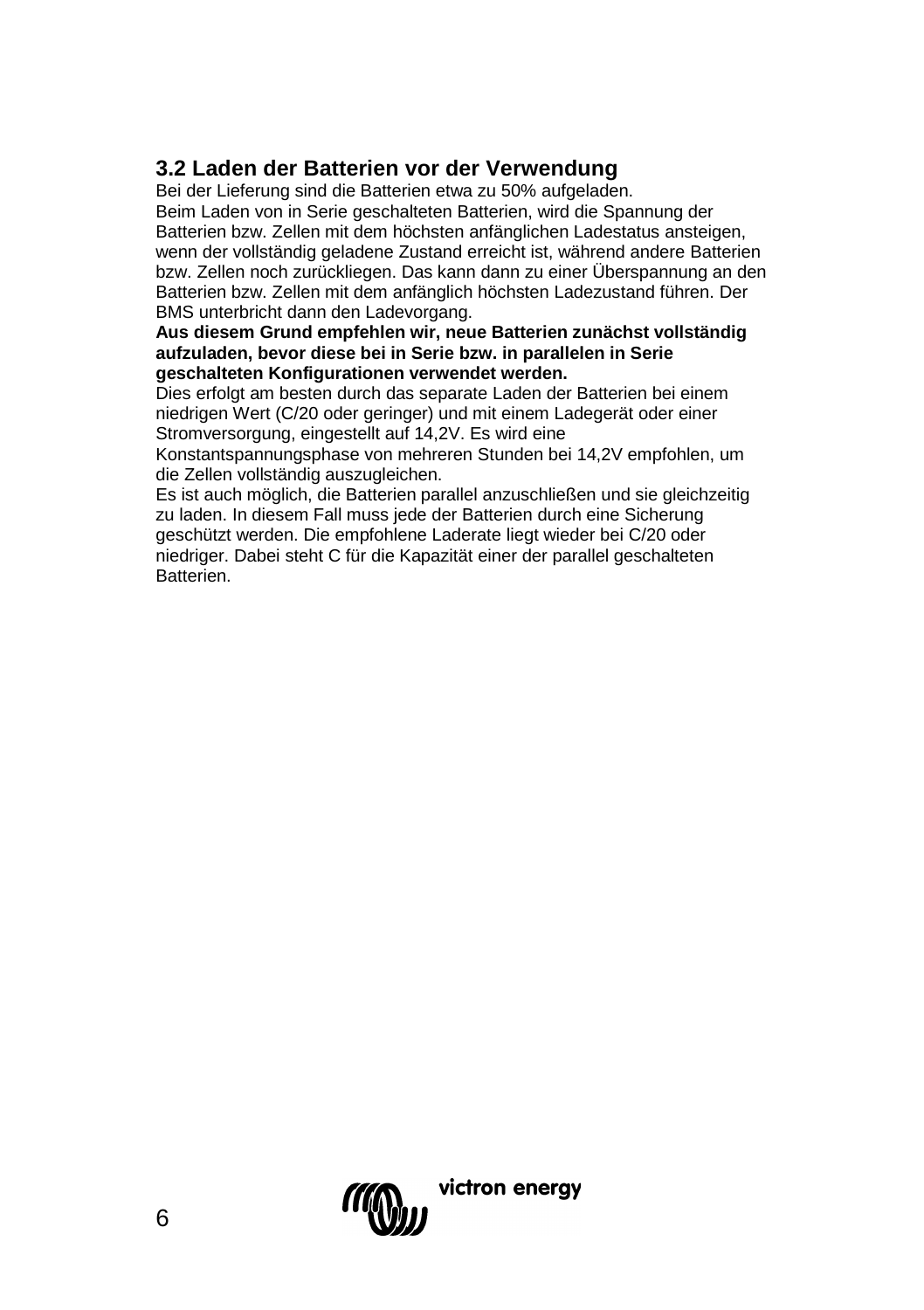# **FR DE**

**EN**

**NL**

# **4. Betrieb**

# **4.1 Zellenausgleich und Alarme**

Jede 12,8 V Batterie besteht aus vier Zellen. Das interne Zellenausgleichssystem wird:

- a) die Spannung einer jeden Zelle messen und einen ansteigenden Teil des Ladestroms umleiten, wenn die Zellenspannung 3,4V überschreitet. Dadurch werden die Zellen ausgeglichen.
- b) einen Überspannungs-(Zellenspannung > 3,7V) bzw. Unterspannungs- (Zellenpannung < 2,8V) Alarm aussenden, der vom BMS verarbeitet wird.
- c) einen Übertemperatur (T > 50°C) Alarm aussenden, der vom BMS verarbeitet wird.

Hinweis: aus a) lässt sich schließen, dass die Batterien regelmäßig (mindestens einmal im Monat) auf mindestens  $4 \times 3.4 = 13.6$ V aufgeladen werden müssen, um die Zellen auszugleichen.

# **4.2 Batterie-Management-System (BMS)**

Es stehen zwei BMS zur Verarbeitung der Informationen von der Batterie zur Verfügung.

#### 4.2.1 BMS 12/200

Das BMS 12/200 ist eine einfache Komplettlösung. Es ist nur für 12V Systeme geeignet.

Es enthält sämtliche in Abschnitt 4.1 beschriebenen Funktionen und verfügt außerdem noch über einen Strombegrenzer für Wechselstromgeneratoren. Weitere Einzelheiten hierzu finden Sie in dem zugehörigen Datenblatt und Handbuch auf unserer Website.

#### 4.2.2 VE.Bus BMS

Dieses BMS ist für 12, 24 und 48V Systeme geeignet. Weitere Einzelheiten hierzu und Installationsbeispiele finden Sie in dem zugehörigen Datenblatt und Handbuch auf unserer Website.

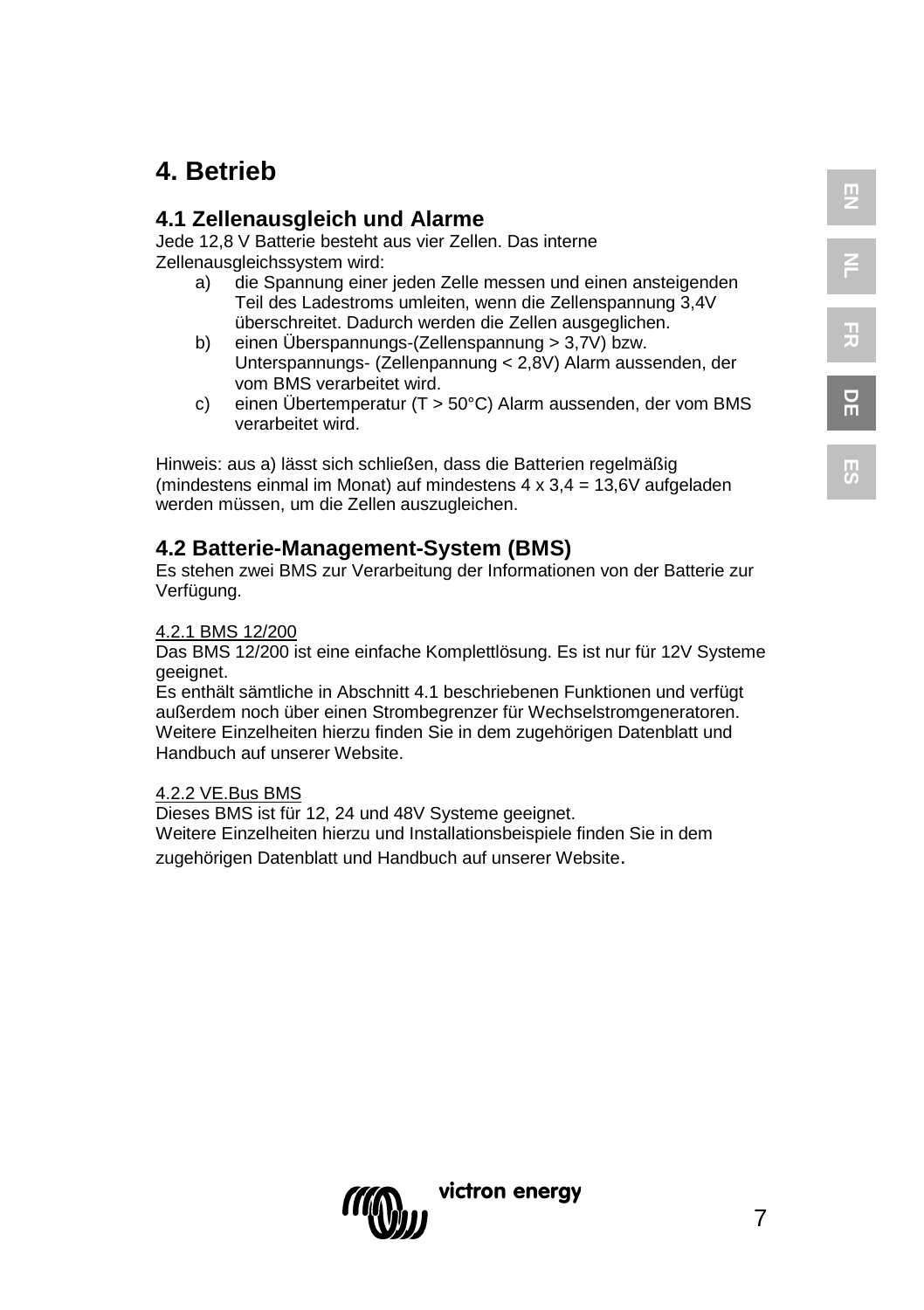

Abbildung 1: Systembeispiel mit VE.Bus BMS

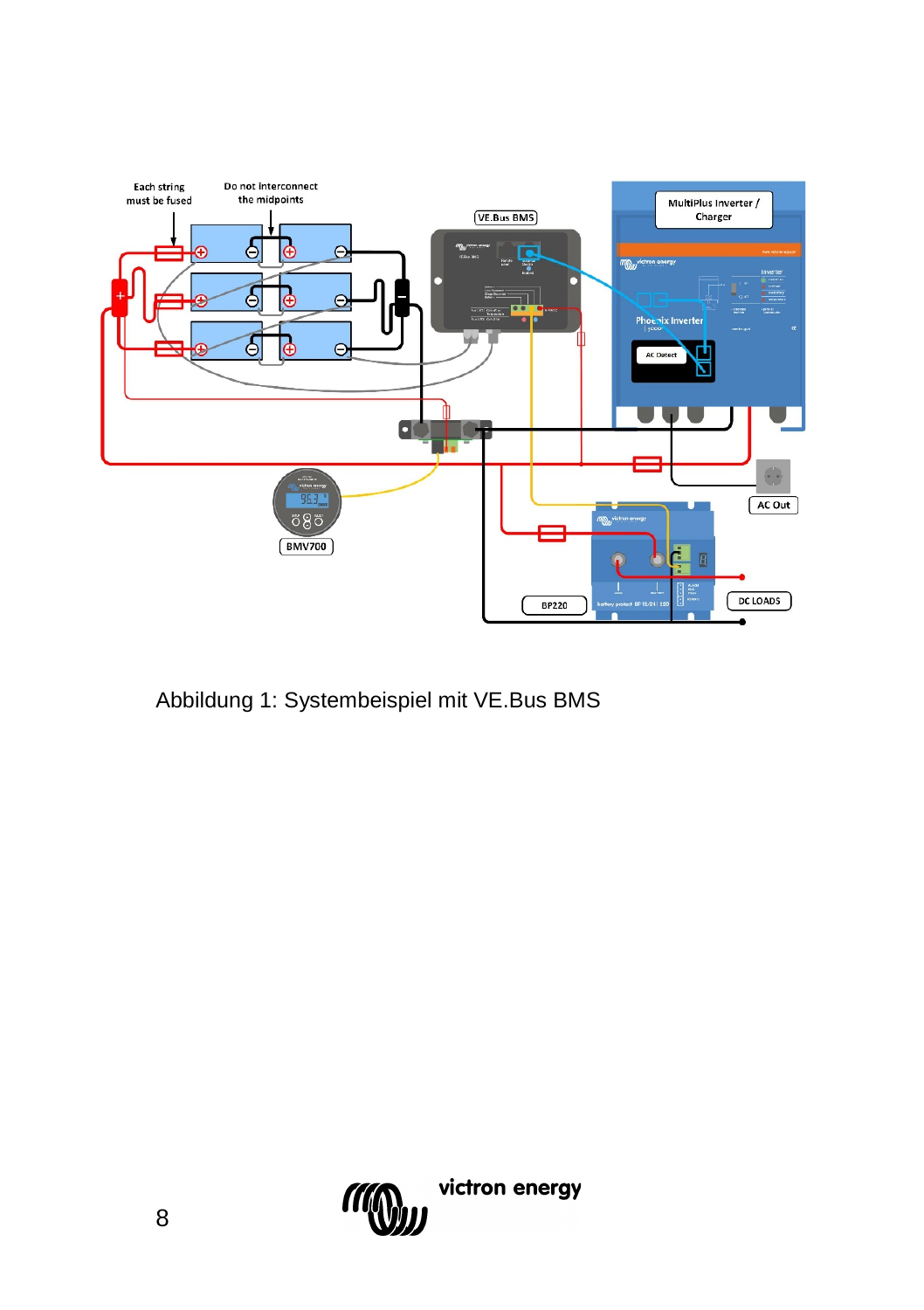**ES**

# **1. Medidas y consejos de seguridad**

# **1.1 Normas generales**



Siga estas instrucciones y guárdelas a proximidad de la batería de Li -Ion para futura referencia.

Cualquier trabajo realizado sobre la batería de Li -Ion deberá llevarla a cabo personal cualificado exclusivamente.



Se deberá llevar ropa y gafas de protección cuando se trabaje en la batería de Li -Ion.



Las salpicaduras en la piel o en los ojos de materiales de la batería, como polvo o electrolito, deberán enjuagarse con agua limpia abundante inmediatamente. A continuación, deberá solicitarse asistencia médica. Los derrames sobre la ropa deberán limpiarse con agua.



Peligro de explosión e incendio. Los terminales de la batería de Li -Ion siempre tienen corriente, por lo que no se deben colocar objetos o herramientas sobre la misma. Evitar cortocircuitos, descargas demasiado profundas y corrientes de carga demasiado altas. Utilice herramientas aisladas. No lleve ningún objeto metálico, como relojes, pulseras, etc. En caso de incendio deberá usarse un extintor de espuma de tipo D o de CO2.

No intente abrir o desmontar la batería de Li -Ion. El electrolito es muy corrosivo. En condiciones normales de trabajo, es imposible entrar en contacto con el electrolito. Si la carcasa de la batería estuviera dañada, no toque el electrolito o el polvo que contiene ya que es corrosivo.



Las descargas demasiado profundas dañan seriamente la batería de Li -Ion y pueden ser incluso peligrosas. Por lo tanto, el uso de un relé de seguridad externo es obligatorio.



presentes en un accidente ¡pueden convertirse en un proyectil! Asegúrese de que está bien sujeta y utilice siempre equipos de manipulación adecuados para su transporte. Trátelas con cuidado, ya que las baterías de Li -Ion son sensibles a los golpes.

Si se carga después de haberse descargado por debajo de la Tensión de corte de descarga, o si estuviera dañada o sobrecargada, la batería de Li -Ion podría soltar una mezcla nociva de gases, como el fosfato.



**El incumplimiento de las instrucciones de uso, las reparaciones realizadas con piezas no originales o por personal no autorizado anularán la garantía.**

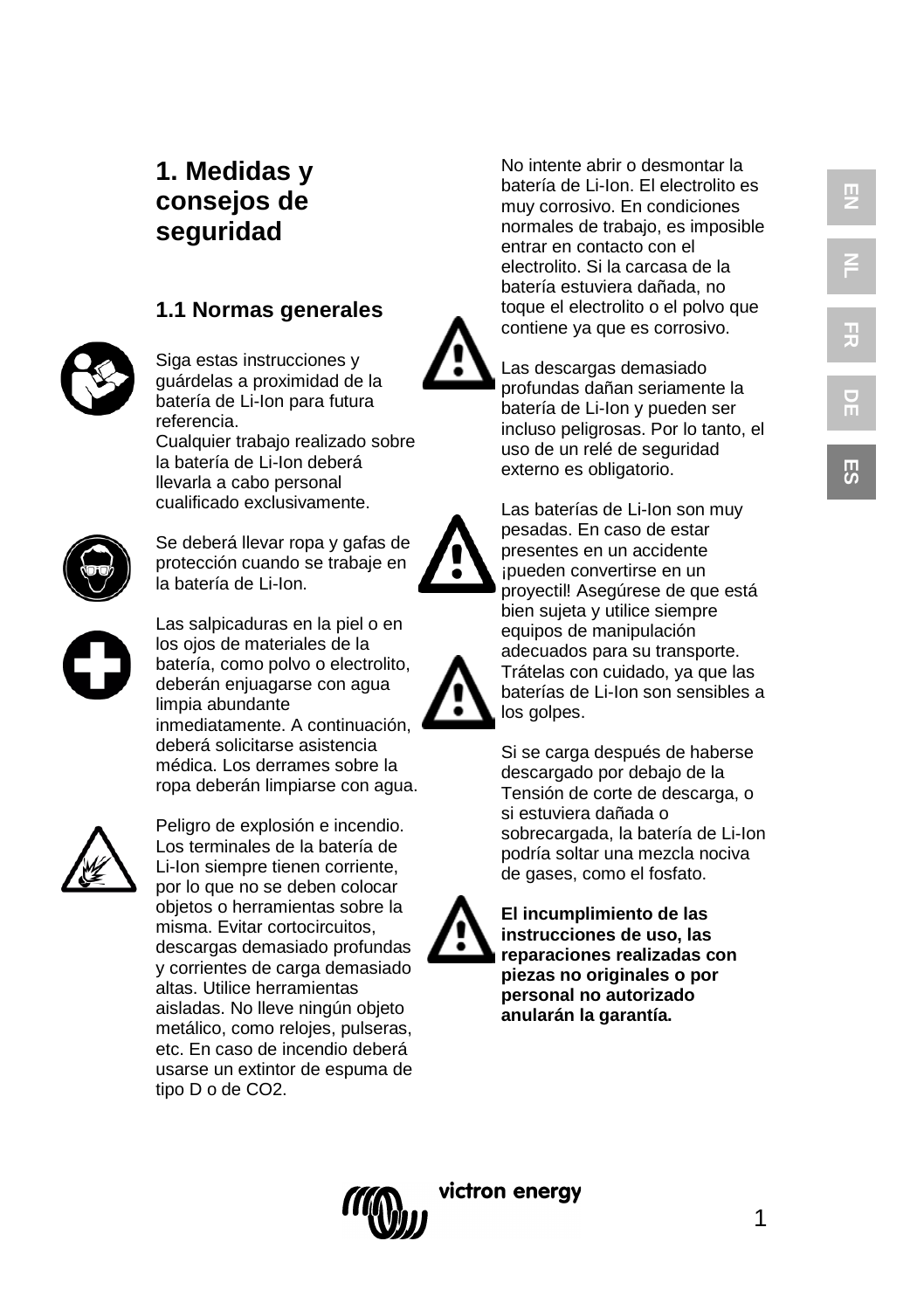# **1.2 Advertencias sobre su transporte**

La batería Li-Ion debe transportarse en su embalaje original o equivalente y en posición vertical. Si la batería está en su embalaje, utilice eslingas acolchadas para evitar daños. No se ponga debajo de una batería de Li-Ion cuando se esté izando. Nunca utilice los terminales para levantar la batería, utilice sólo las asas.

Las baterías se comprueban según el Manual de Pruebas y Criterios de la ONU, parte III, subsección 38.3 (ST/SG/AC.10/11/Rev.5). Para su transporte, las baterías pertenecen a la categoría UN3480, Clase 9, Grupo de embalaje II y deberán transportarse según esta normativa. Esto significa que deberán embalarse para su transporte terrestre o marítimo (ADR, RID & IMDG) según las instrucciones de embalaje P903 y para transporte aéreo (IATA) según las instrucciones P965. El embalaje original cumple estas normativas.

# **1.3 Eliminación de las baterías Li-Ion**

Las baterías marcadas con el símbolo de reciclaje deben eliminarse a través de una agencia de reciclaje acreditada. También pueden devolverse al fabricante llegando a un acuerdo con este. Las baterías no deben mezclarse con residuos domésticos o industriales.



victron enerav



**No derramable**

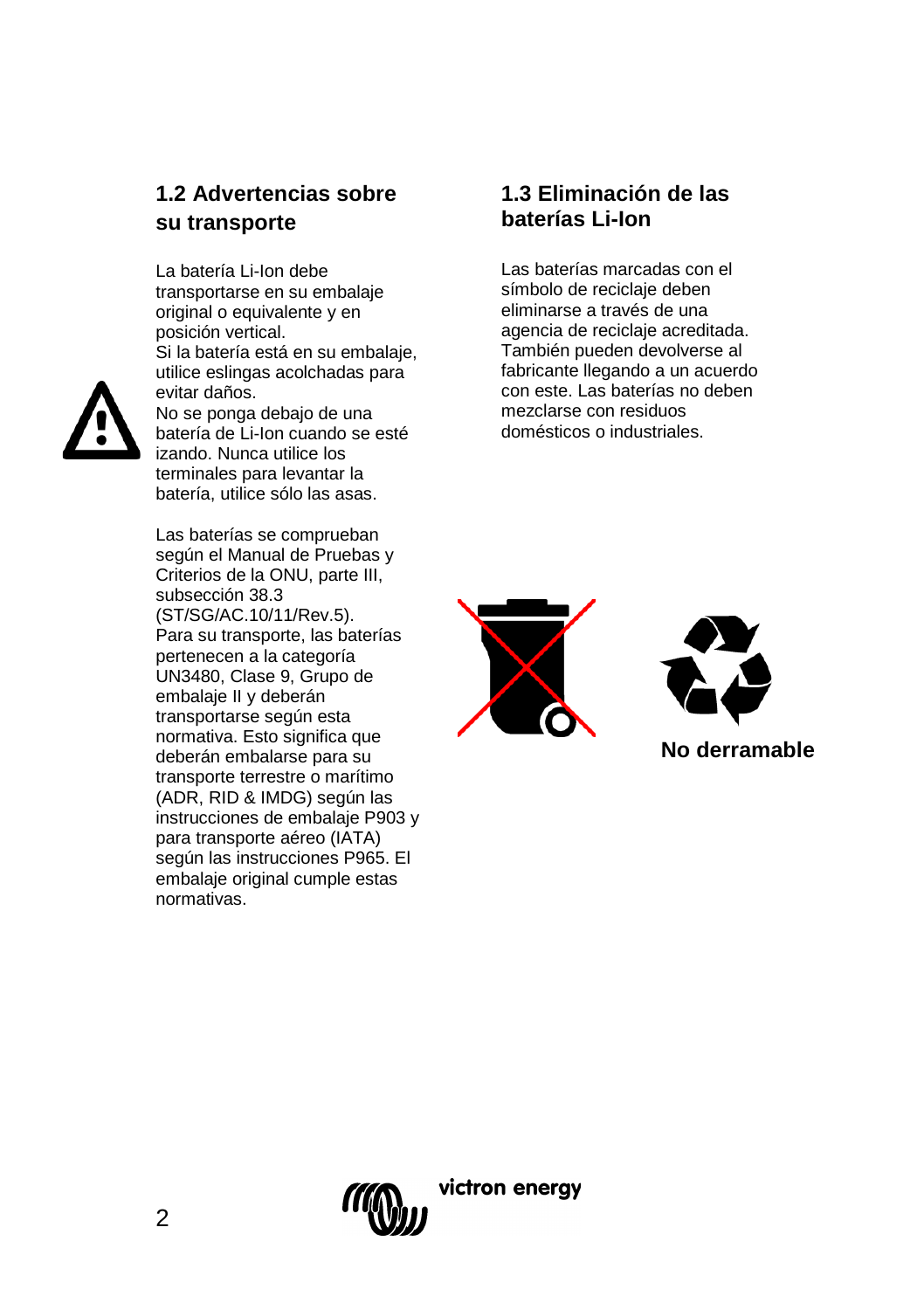**ES**

# **2 Información general sobre baterías de fosfato de hierro y litio**

Las baterías de fosfato de hierro y litio (LiFePO4 o LFP), son las baterías tradicionales de Li-Ion más seguras. La tensión nominal de una celda de LFP es de 3,2V (plomo-ácido: 2V/celda). Una batería LFP de 12,8V, por lo tanto, consiste de 4 celdas conectadas en serie; y una batería de 25,6V consiste de 8 celdas conectadas en serie.

# **2.1 Resistente**

Una batería de plomo-ácido fallará prematuramente debido a la sulfatación si:

- funciona en modo de déficit durante largos periodos de tiempo (esto es, si la batería raramente o nunca está completamente cargada).
- Si se deja parcialmente descargada o, aún peor, completamente descargada.

Una batería LFP no necesita estar completamente cargada. Esta es una ventaja decisiva de las LFP en comparación con las de plomo-ácido. Otras ventajas son el amplio rango de temperaturas de trabajo, excelente rendimiento cíclico, baja resistencia interna y alta eficiencia (ver más abajo).

La composición química de las LFP son la elección adecuada para aplicaciones muy exigentes.

# **2.2 Eficiente**

En varias aplicaciones (especialmente aplicaciones no conectadas a la red, solares y/o eólicas), la eficiencia energética puede llegar a ser de crucial importancia.

La eficiencia energética del ciclo completo (descarga de 100% a 0% y vuelta a cargar al 100%) de una batería de plomo-ácido normal es del 80%. La eficiencia de ciclo completo de una batería LFP es del 92%.

El proceso de carga de las baterías de plomo-ácido se vuelve particularmente ineficiente cuando se alcanza el estado de carga del 80%, que resulta en eficiencias del 50% o incluso inferiores en sistemas solares en los que se necesitan reservas para varios días (baterías funcionando entre el 70% y el 100% de carga).

Por el contrario, una batería LFP seguirá logrando una eficiencia del 90% en condiciones de descarga leve.

# **2.3 Tamaño y peso**

Ahorra hasta un 70% de espacio Ahorra hasta un 70% de peso

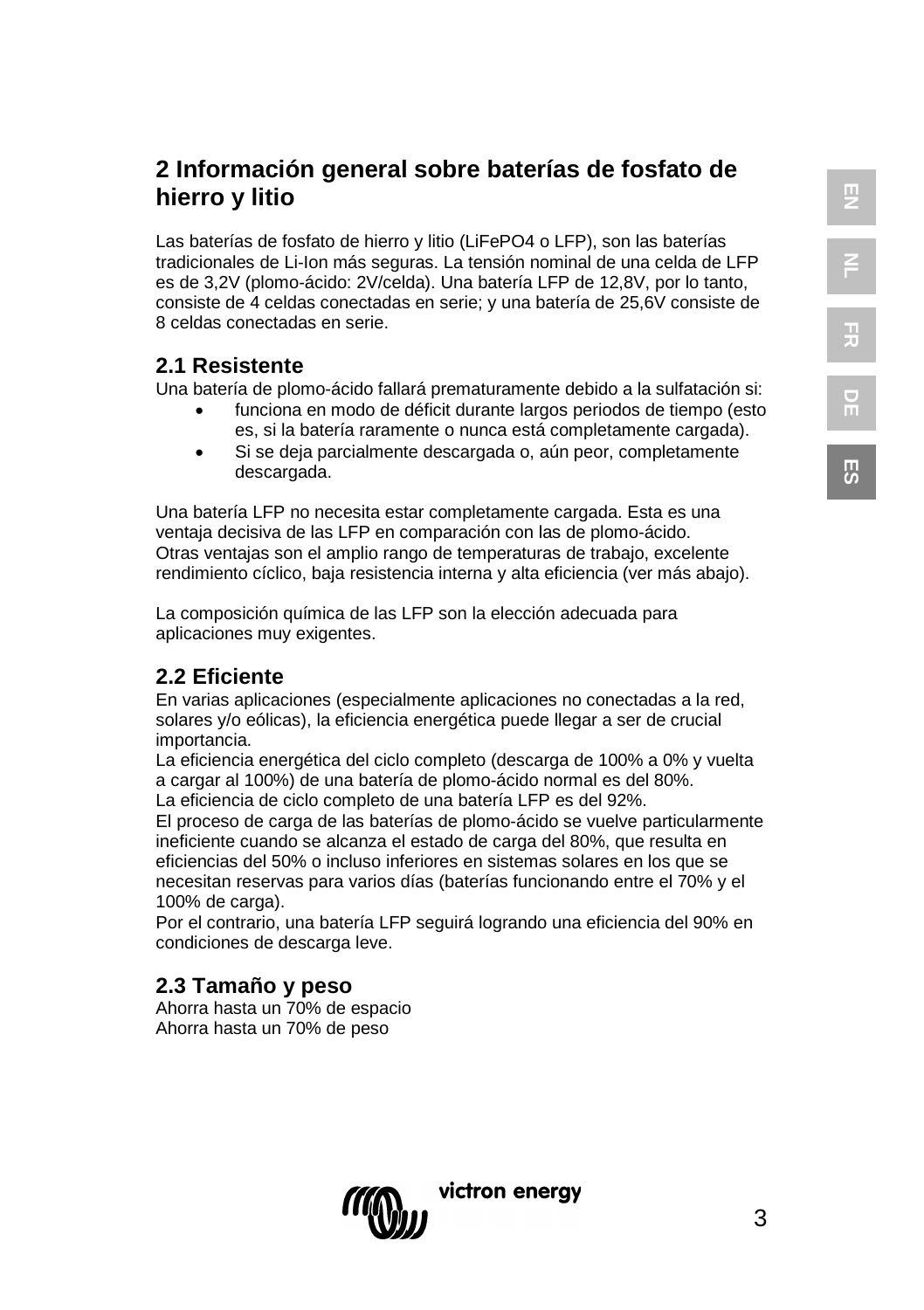# **2.4 Flexibilidad sin límites**

Las baterías LFP son más fáciles de cargar que las de plomo-ácido. La tensión de carga puede variar entre 14V y 16V (siempre y cuando ninguna celda está sometida a más de 4,2V), y no precisan estar completamente cargadas. Por lo tanto, se pueden conectar varias baterías en paralelo y no se producirá ningún daño si algunas baterías están más cargadas que otras.

# **2.5 ¿Con o sin BMS (sistema de gestión de baterías)?**

Datos importantes:

- 1. Una celda LFP fallará si la tensión sobre la misma desciende por debajo de 2,5V (nota: la recuperación es a veces posible aplicando una carga baja inferior a 0,1C).
- 2. Una celda LFP fallará si la tensión sobre la misma aumenta por encima de 4,2V.
- 3. Las celdas de una batería LFP no se autoequilibran al finalizar el ciclo de carga.

Las celdas de una batería no son idénticas al 100%. Por lo tanto, al finalizar un ciclo, algunas celdas se cargarán o descargarán completamente antes que otras. Las diferencias aumentarán si las celdas no se equilibran/ecualizan de vez en cuando.

En una batería de plomo-ácido, incluso después de que una o más celdas se hayan cargado completamente, seguirá fluyendo una pequeña cantidad de corriente (el principal efecto de esta corriente es la descomposición del agua en hidrógeno y oxígeno). Esta corriente ayuda a cargar completamente aquellas celdas que todavía no lo estén, ecualizando así el estado de carga de todas las celdas.

Sin embargo, la corriente que pasa a través de una celda LFP cuando está completamente cargada es casi nula, por lo que las celdas retrasadas no terminarán de cargarse completamente. Con el tiempo, las diferencias entre celdas pueden llegar a ser tan importantes que, aun cuando la tensión global de la batería esté dentro de los límites, algunas celdas fallarán debido a una sobre- o subtensión. Por lo tanto, se recomienda encarecidamente el equilibrado de celdas.

Además de equilibrar las celdas, un BMS:

- Evitará la subtensión en las celdas desconectando la carga cuando sea necesario.
- Evitará la sobretensión en las celdas reduciendo la corriente de carga o deteniendo el proceso de carga.
- Desconectará el sistema en caso de sobrecalentamiento.

Por lo tanto, un BMS es indispensable para evitar daños en bancos de baterías Li-Ion de gran tamaño.

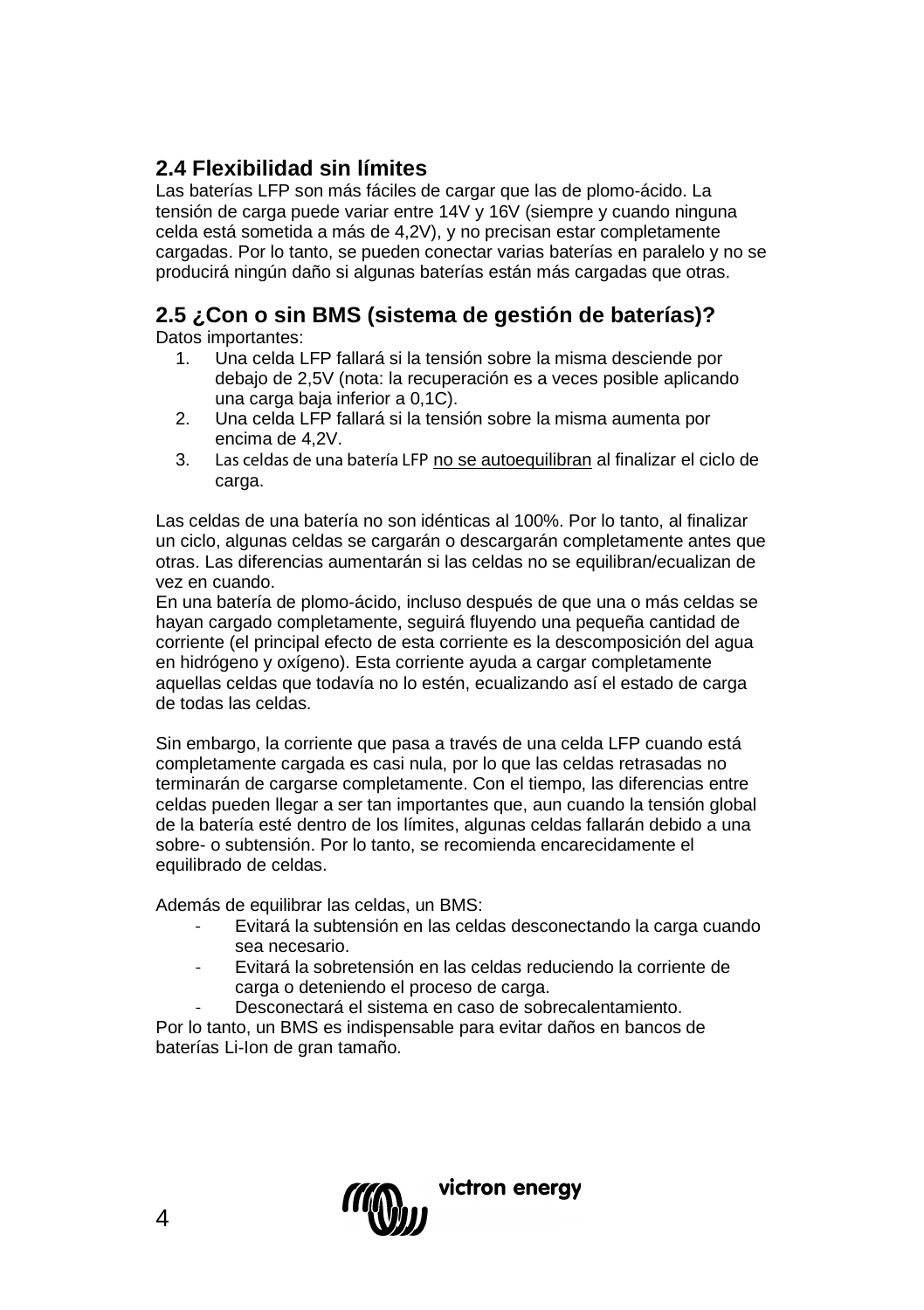#### **Advertencia importante**

Las baterías de Li-ion son caras y pueden sufrir daños debido a una descarga o carga excesiva.

Pueden producirse daños debido a una descarga excesiva si las pequeñas cargas (por ejemplo, sistemas de alarmas, relés, corriente de espera de ciertas cargas, drenaje de corriente por parte de los cargadores de batería o reguladores de carga) descargan lentamente la batería cuando el sistema no está en uso.

En caso de cualquier duda sobre el posible consumo de corriente residual, aísle la batería abriendo el interruptor de la batería, quitando el fusible o fusibles de la batería o desconectando el positivo de la batería, cuando el sistema no está en uso.

**La corriente de descarga residual es especialmente peligrosa si el sistema se ha descargado por completo y se ha producido una desconexión por baja tensión en las celdas. Después de la desconexión producida por la baja tensión en las celdas, aún queda en la batería una reserva de 1Ah por batería de 100Ah de capacidad aproximadamente. La batería quedará dañada si se extrae la reserva de capacidad que queda en la batería. Una corriente residual de 10mA por ejemplo, puede dañar una batería de 200Ah si el sistema se deja en estado de descarga durante más de 8 días.**

# **3 Instalación**

Nota: las baterías deben instalarse siempre en posición vertical.

#### **3.1 Protección contra cortocircuitos**

Instalación de una sola batería La batería debe ir protegida con un fusible.

Conexión en serie Se pueden conectar en serie hasta cuatro baterías de 12,8V. Estas deberán conectarse a un BMS. La cadena de baterías deberán protegerse con un fusible.

Conexión en paralelo o en serie-paralelo Se pueden conectar en paralelo hasta diez baterías o cadenas de baterías. Estas deberán conectarse a un BMS.

**Cada batería o cadena de baterías deberá protegerse con un fusible, ver figura 1.**

**No interconecte la batería intermedia a las conexiones de batería de dos o más cadenas de baterías en paralelo.**



**ES**

5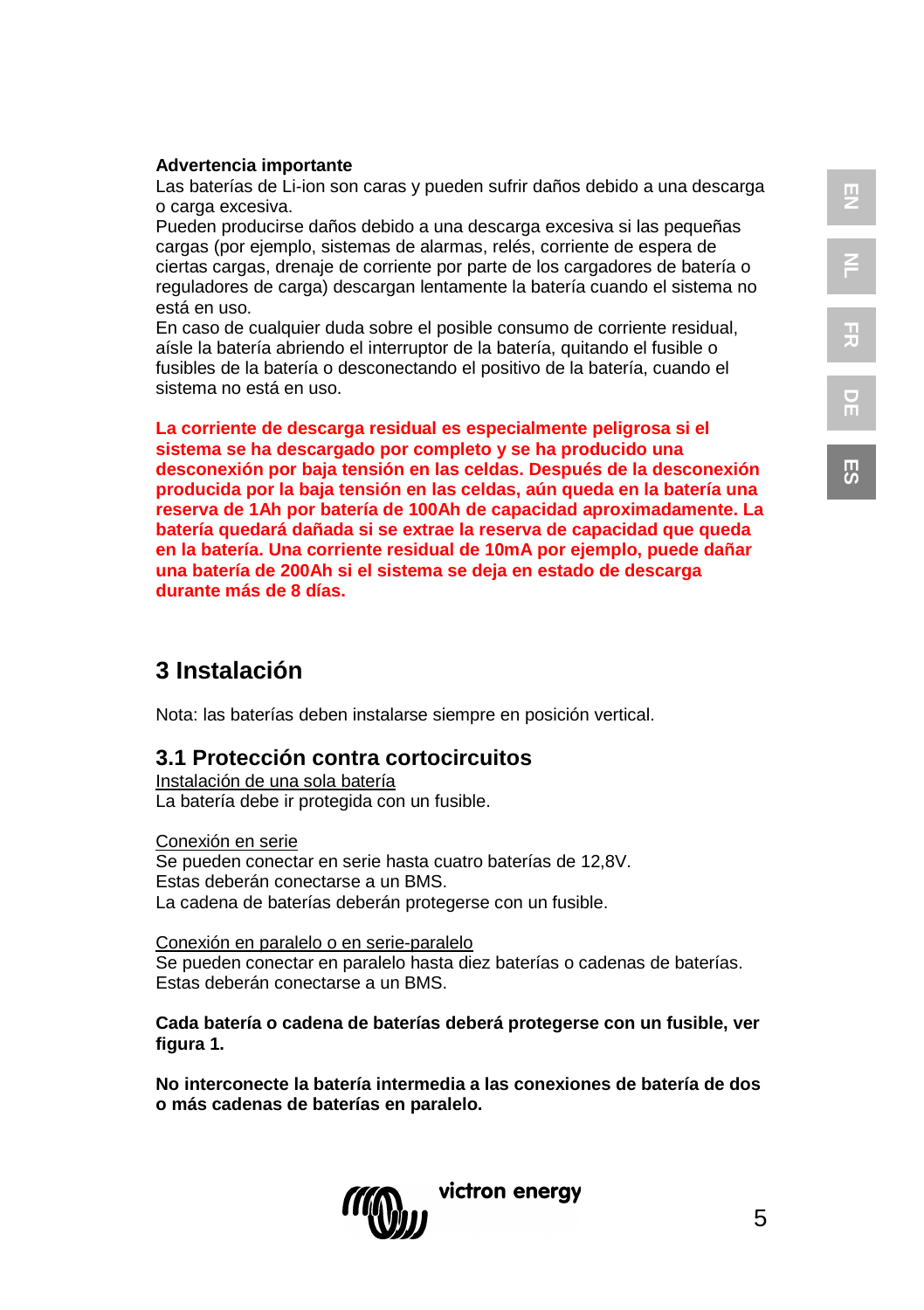# **3.2 Cargar las baterías antes de su uso**

En el momento de su envío, las baterías están cargadas al 50% aproximadamente.

Al cargar baterías conectadas en serie, la tensión de las baterías o celdas con el estado de carga inicial más alto llegarán antes al estado de carga completa, dejando atrás las baterías o celdas con un estado de carga inicial inferior. Esto podría resultar en una sobretensión de las baterías o celdas más con el estado de carga inicial más alto, por lo que el BMS interrumpiría el proceso de carga.

**Por lo tanto, recomendamos cargar las baterías nuevas completamente antes de incluirlas en una configuración en serie o en serie-paralelo.** Esto puede llevarse a cabo cargando las baterías individualmente a un ritmo

bajo (C/20 o inferior) con un cargador o una fuente de alimentación a 14,2V. Para equilibrar completamente las celdas se recomienda un periodo de absorción de varias horas a 14,2V.

También es posible conectar las baterías en paralelo y cargarlas simultáneamente. En este caso, cada batería deberá ir protegida por un fusible y el ritmo de carga también sería de C/20 o inferior, siendo C la capacidad de una de las baterías conectadas en paralelo.

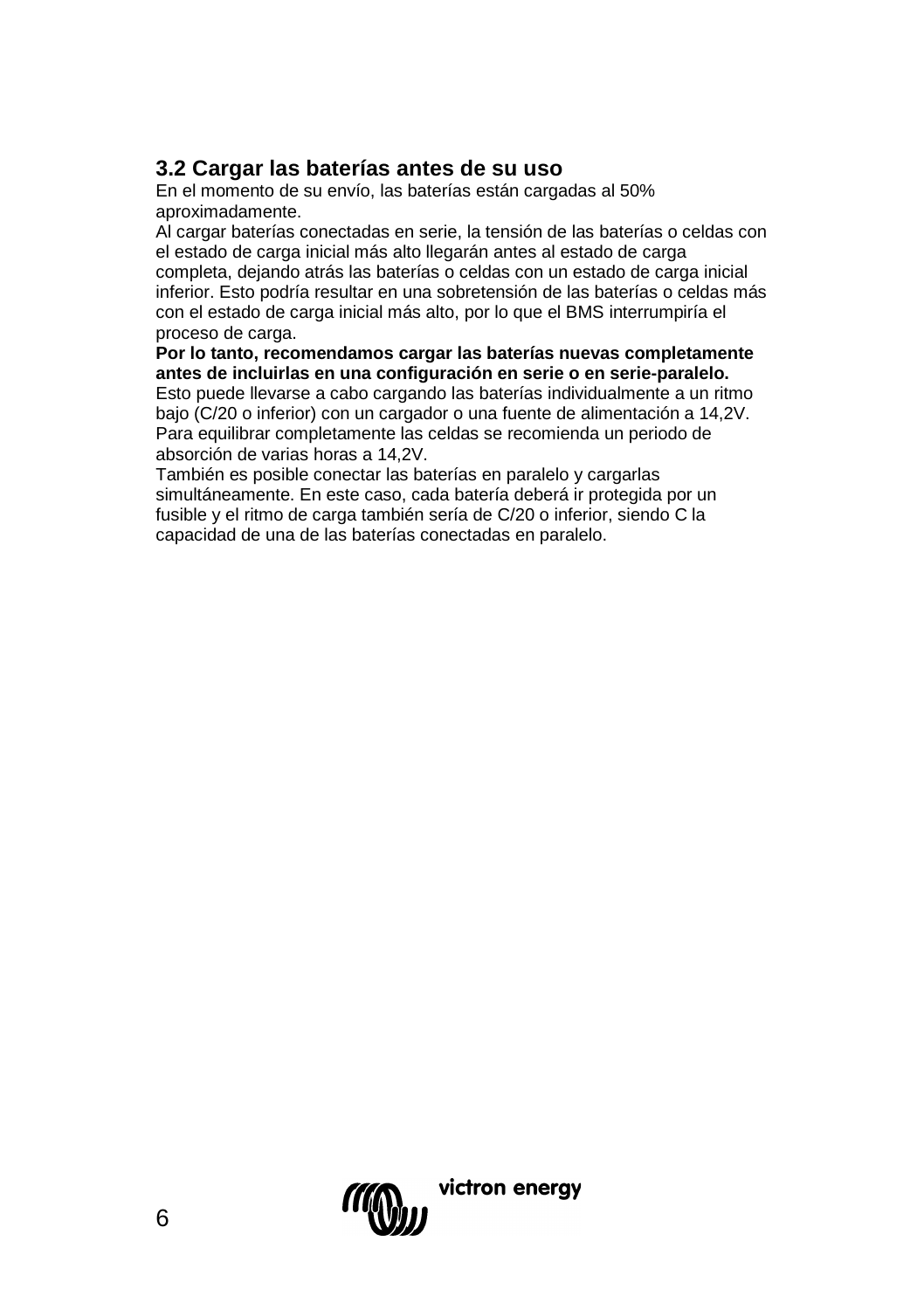**ES**

# **4 Funcionamiento**

# **4.1 Equilibrado de celdas y alarmas**

Cada batería de 12,8V se compone de cuatro celdas, y el sistema interno de equilibrado de celdas:

- a) Medirá la tensión de cada celda y desviará la parte sobrante de la corriente de carga cuando la tensión de la celda exceda los 3,4V, lo que equilibrará las celdas.
- b) Enviará una alarma de sobretensión (tensión de la celda > 3,7V) o subtensión (tensión de la celda < 2,8V) al BMS para su procesamiento.
- c) Enviará una alarma de sobretemperatura (T > 50°C) al BMS para su procesamiento.

Nota: se puede deducir de a) que las baterías deben cargarse periódicamente (al menos una vez al mes) hasta al menos  $4 \times 3.4 = 13.6$ V para equilibrar las celdas.

# **4.2 Sistema de gestión de baterías (BMS)**

Para procesar la información proveniente de la batería existen dos BMS distintos.

#### 4.2.1 BMS 12/200

El BMS 12/200 es una sencilla solución todo-en-uno pensada para sólo para sistemas de 12V.

Incluye todas las funciones descritas en la sección 4.1, además de un limitador de corriente de alternador.

Para más información, consulte la ficha técnica y el manual en nuestro sitio web.

#### 4.2.2 VE.Bus BMS

Este BMS está pensado para sistemas de 12, 24 y 48V.

Para más información y ejemplos de instalación, consulte la ficha técnica y el manual en nuestro sitio web.

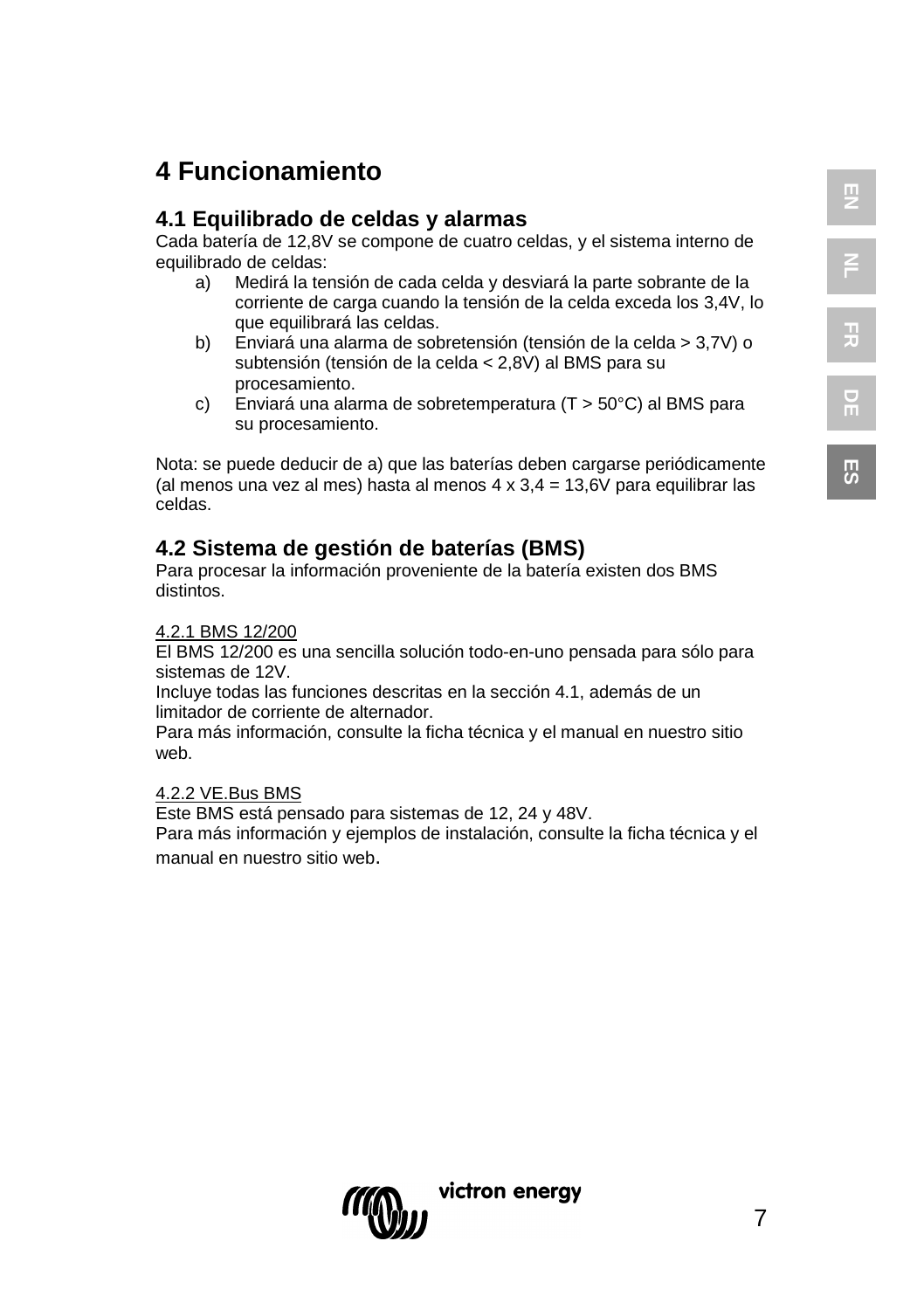

Figura 1: Ejemplo de sistema con el BMS del VE.BUS